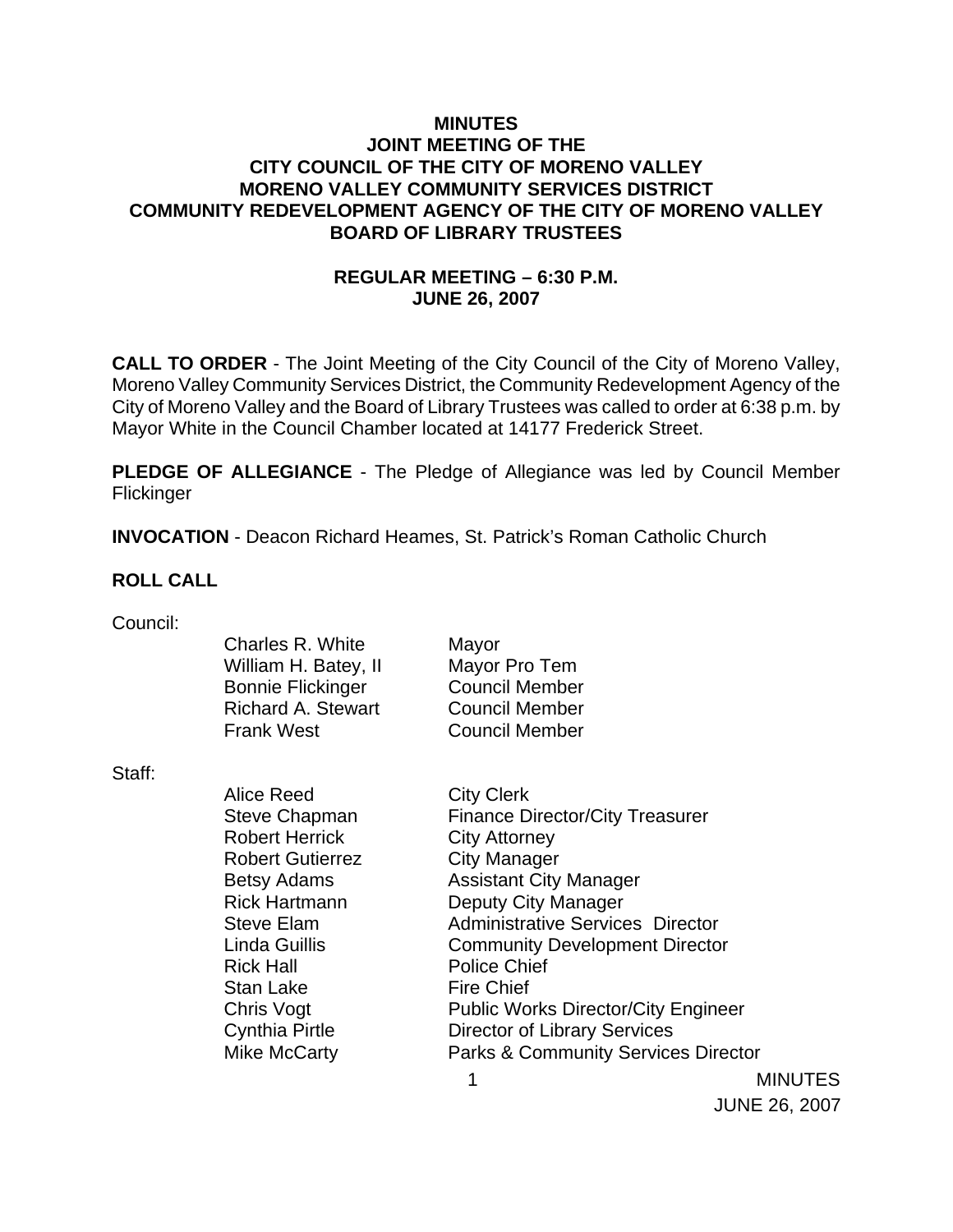Denese Wilson-Beilke Human Resources Director Barry Foster **Economic Development Director** Angela Rushen Assistant to the City Manager

## **JOINT CONSENT CALENDARS (SECTIONS A-D) OF THE CITY COUNCIL OF THE CITY OF MORENO VALLEY, MORENO VALLEY COMMUNITY SERVICES DISTRICT, COMMUNITY REDEVELOPMENT AGENCY OF THE CITY OF MORENO VALLEY AND THE BOARD OF LIBRARY TRUSTEES**

Mayor White opened the agenda items for the Consent Calendars for public comments. Public comment was received from Daryl Terrell (Item A16).

# **A. CONSENT CALENDAR** - **CITY COUNCIL**

- A1. ORDINANCES FIRST READING BY TITLE ONLY Waived reading of all Ordinance Introductions and read by title only.
- A2. CITY COUNCIL REPORTS ON REIMBURSABLE ACTIVITIES (Report of: City Clerk's Department)

**Recommendation**: Receive and file.

A3. REVIEW AND CONTINUE THE EMERGENCY ACTION REGARDING THE DESIGN AND CONSTRUCTION OF THE MORENO VALLEY UTILITIES (MVU) 115 KILOVOLT (Kv) SUBSTATION AND SWITCHYARD FACILITY (Report of: Public Works Department)

**Recommendation**: Review and continue the Emergency Action taken by the Council during the September 26, 2006 Council Meeting under Resolution 2006-113 Making Findings of an Emergency and Authorizing the Execution of the Design-Build Agreement for the Moreno Valley Utilities Substation and Switchyard Project between the City of Moreno Valley, as Owner, and ABB, Inc., a Delaware Corporation, as Design-Builder in accordance with Public Contract Code Sections 20168, 22050, and Government Code Section 5956.

A4. APPROVAL OF INDEPENDENT CONTRACTOR AGREEMENTS FOR BUILDING PLAN CHECK SERVICES FOR THE COMMUNITY DEVELOPMENT DEPARTMENT/BUILDING AND SAFETY DIVISION (Report of: Community Development Department)

## **Recommendation**:

 2 MINUTES JUNE 26, 2007 1. Approve the Independent Contractor Agreements with Melad and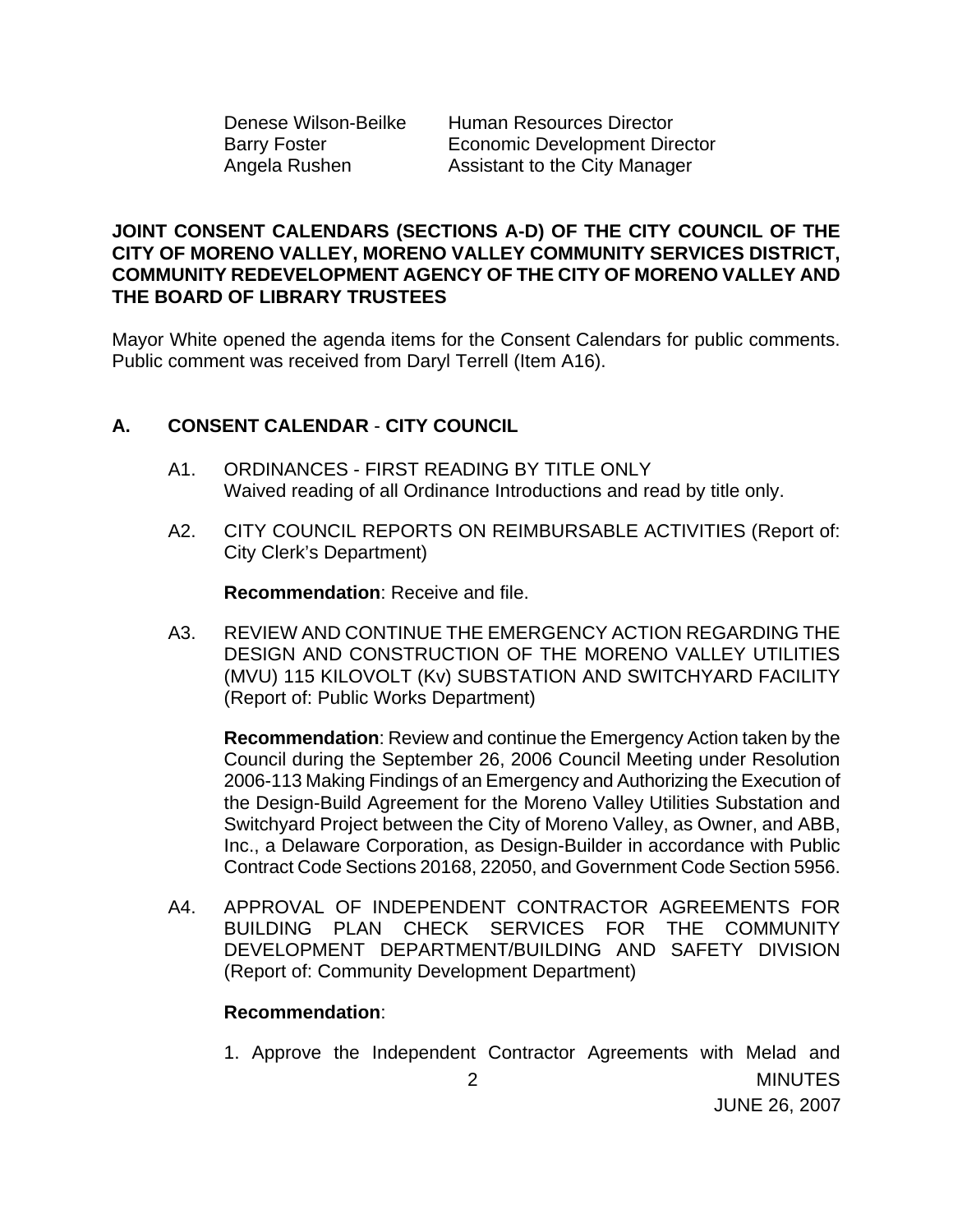Associates and Willdan;

- 2. Authorize the Mayor to execute the agreements with Melad and Associates and Willdan in the contracts as approved by the City Attorney; and
- 3. Authorize the issuance of Purchase Orders for Fiscal Year 07/08 against Account No. 011.45410.6291.293 (Other Contractual) in accordance with the City's Procurement Policy, for Melad and Associates and Willdan on a project-by-project basis, in the amounts of \$400,000 each, when all parties have signed the contracts.
- A5. MINUTES REGULAR CITY COUNCIL MEETING OF JUNE 12, 2007 (Report of: City Clerk's Department)

**Recommendation:** Approve as submitted:

A6. RESPONSE TO GRAND JURY REPORT (Report of: City Attorney's Office)

**Recommendation**: Approve the proposed response to the Grand Jury Report and direct the City Attorney to send the response to the Grand Jury immediately.

A7. 2007 LEGISLATIVE UPDATE (Report of: Assistant to the City Manager)

**Recommendation**: Receive and file the informational report.

A8. REQUEST TO APPROPRIATE FUNDS FOR REPLACEMENT OF EMERGENCY RESPONSE FORCE VEHICLE (Report of: Administrative Services Department)

**Recommendation**: Approve an appropriation of \$34,100 from the Equipment Replacement Reserve for the replacement of an Emergency Response Force Vehicle.

A9. APPROVE AND EXECUTE THE PURCHASE AGREEMENTS FOR THE PARTIAL ACQUISITION OF 12218 GRAHAM STREET (APN 292-213-011) AND 12105 GRAHAM STREET (APN 292-260-020) FOR THE GRAHAM STREET WIDENING PROJECT FROM HEMLOCK DRIVE TO IRONWOOD AVENUE, PROJECT NO. 06-28068425 (Report of: Public Works Department)

## **Recommendation:**

 3 MINUTES 1. Approve and execute the purchase agreements for the partial acquisition of 12218 Graham Street (APN 292-213-011) and 12105 Graham Street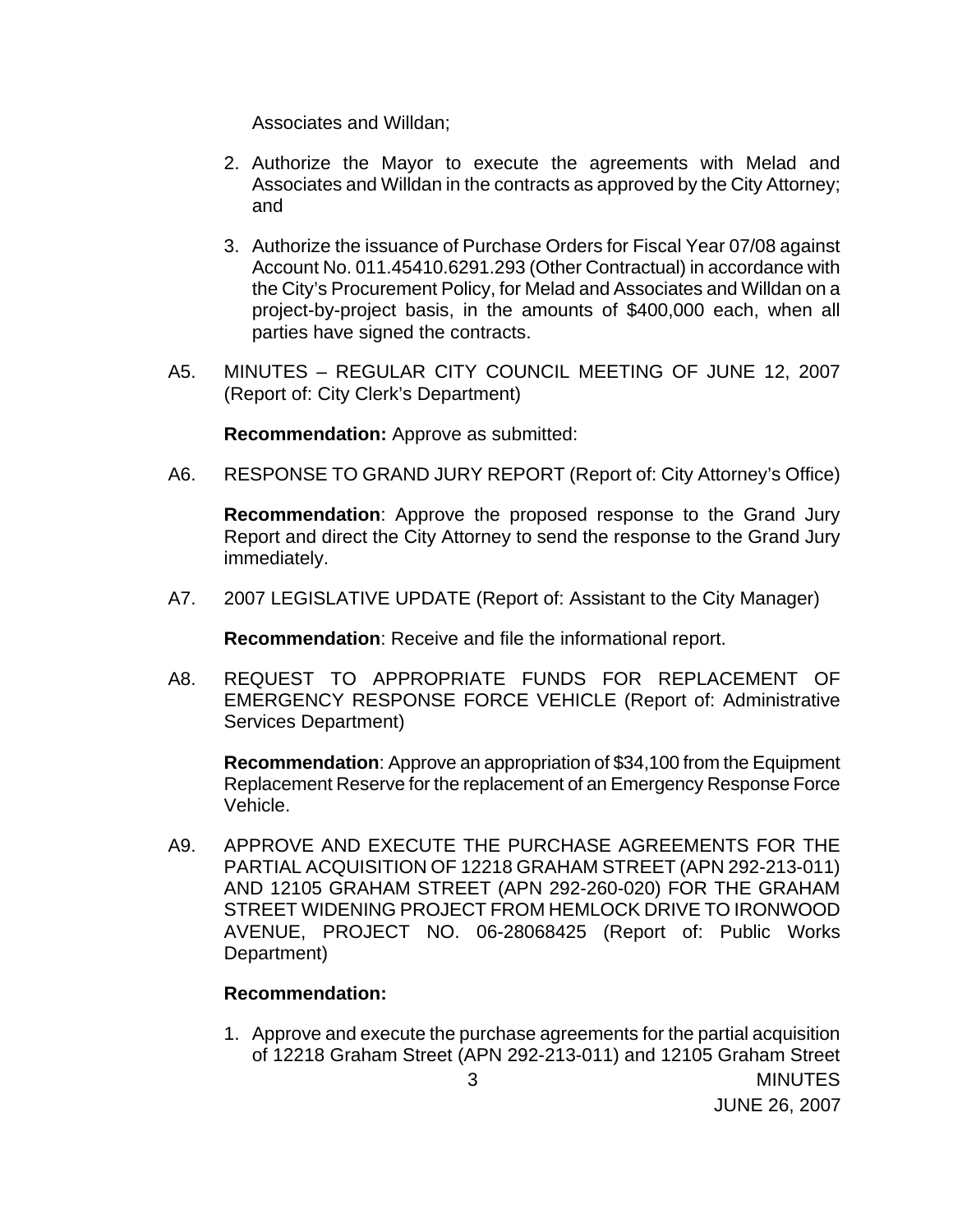(APN 292-260-020); and

- 2. Authorize the Finance Director to wire transfer funds into escrow for the partial acquisition of 12218 Graham Street (APN 292-213-011) and 12105 Graham Street (APN 292-260-020).
- A10. WASTE MANAGEMENT OF THE INLAND EMPIRE FY 2007/2008 RATE ADJUSTMENT (Report of: Public Works Department)

**Recommendation:** Approve the Waste Management of the Inland Empire Fiscal Year (FY) 2007/2008 Rate Adjustment.

A11. TRACT 23097 – AMENDMENT TO AGREEMENT FOR PUBLIC IMPROVEMENTS (TIME EXTENSION), NORTH OF SAMUEL LANE, WEST OF PIGEON PASS ROAD, DEVELOPER: BREAKTHROUGH CHURCH OF GOD IN CHRIST, MORENO VALLEY, CA 92553 (Report of: Public Works Department)

#### **Recommendation:**

- 1. Authorize the Mayor to execute the Amendment to Agreement for Public Improvements for Tract 23097; and
- 2. Instruct the City Clerk to forward the completed Amendment to Agreement for Public Improvements to the County Recorder's Office for recordation.
- A12. AFFORDABLE HOUSING AGREEMENT BETWEEN THE COMMUNITY REDEVELOPMENT AGENCY OF THE CITY OF MORENO VALLEY AND RIVERSIDE HOUSING DEVELOPMENT CORPORATION (RHDC) FOR 15360 AND 15414 PERRIS BOULEVARD (Report of: Economic Development Department) **(This item is also listed as Item C3)**

**Recommendation:** Adopt Resolution No. 2007-73 finding that an Affordable Housing Agreement by and between the Community Redevelopment Agency of the City of Moreno Valley and Riverside Housing Development Corporation, is of benefit to the project area.

## Resolution No. 2007-73

 A Resolution of the City Council of the City of Moreno Valley, California, Finding that an Affordable Housing Agreement by and between the Community Redevelopment Agency of the City of Moreno Valley and Riverside Housing Development Corporation, a California Nonprofit Public Benefit Corporation is of Benefit to the Project Area (15360 and 15414 Perris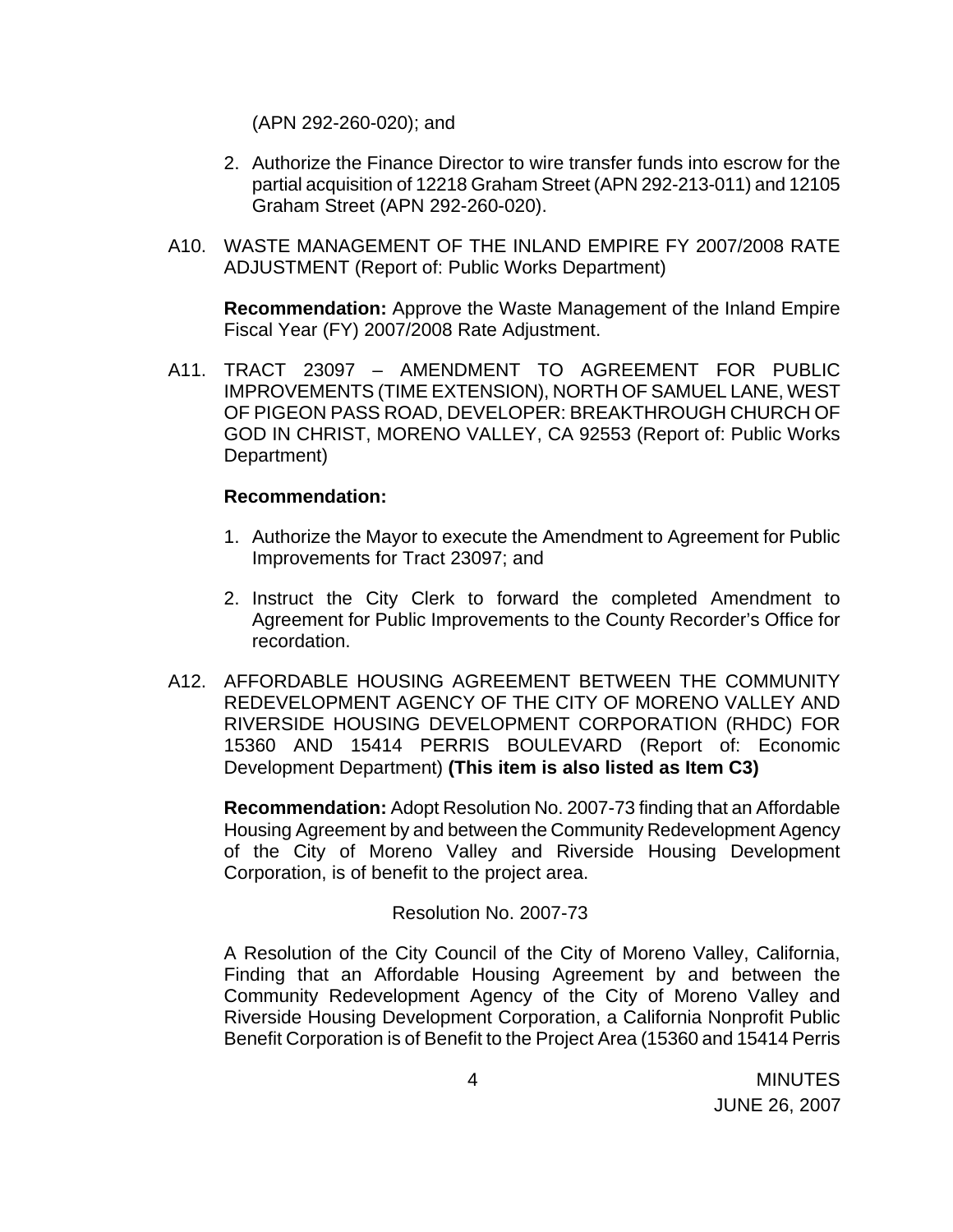Boulevard)

A13. RESCISSION OF THE APPROVAL OF TENTATIVE TRACT MAP. NO. 31556 AND THE NEGATIVE DECLARATION (PA03-0101) (Report of: Community Development Department)

**Recommendation:** Approve Resolution No. 2007-74, thereby rescinding the approval of Tentative Tract Map No. 31556 and the adoption of a Negative Declaration (PA03-0101).

## Resolution No. 2007-74

 A Resolution of the City Council of the City of Moreno Valley Rescinding Resolution No. 2005-28 for the Approval of Tract Map No. 31556 and Adoption of a Negative Declaration for PA03-0101, Including a 68 Lot Single-Family Residential Subdivision, One Fire Access Lot and Various Open Space Lots on a 75.6 Acre Parcel of Land (73.3 Net Acres) Within the RA-2 (Residential Agriculture-2) and HR (Hillside Residential) Land Use Districts Located on the Northwest Corner of Oliver Street and Juniper Avenue

A14. APPROVE AND EXECUTE AGREEMENT TO PURCHASE TAX-DEFAULTED PROPERTY (APN 485-133-007) THROUGH THE RIVERSIDE COUNTY TREASURER FOR THE AQUEDUCT BIKEWAY FROM INDIAN STREET TO 200 FEET SOUTH OF FAY AVENUE, PROJECT NO. 05- 12567524 (Report of: Public Works Department)

**Recommendation:** Approve and execute agreement to purchase taxdefaulted property (APN 485-133-007) through the Riverside County Treasurer for the Aqueduct Bikeway from Indian Street to 200 feet south of Fay Avenue.

A15. AUTHORIZATION TO AWARD THE CONSTRUCTION CONTRACT FOR THE IRONWOOD AVENUE STREET IMPROVEMENTS FROM PIGEON PASS ROAD TO GRAHAM STREET, PROJECT NO. 05-12567423 (Report of: Public Works Department)

#### **Recommendation**:

- 1. Award the construction contract for the Ironwood Avenue Street Improvements from Pigeon Pass Road to Graham Street to Sully-Miller Contracting Company (Sully-Miller), Anaheim, CA 92801, the lowest responsible bidder;
- 2. Authorize the Mayor to execute a contract agreement with Sully-Miller;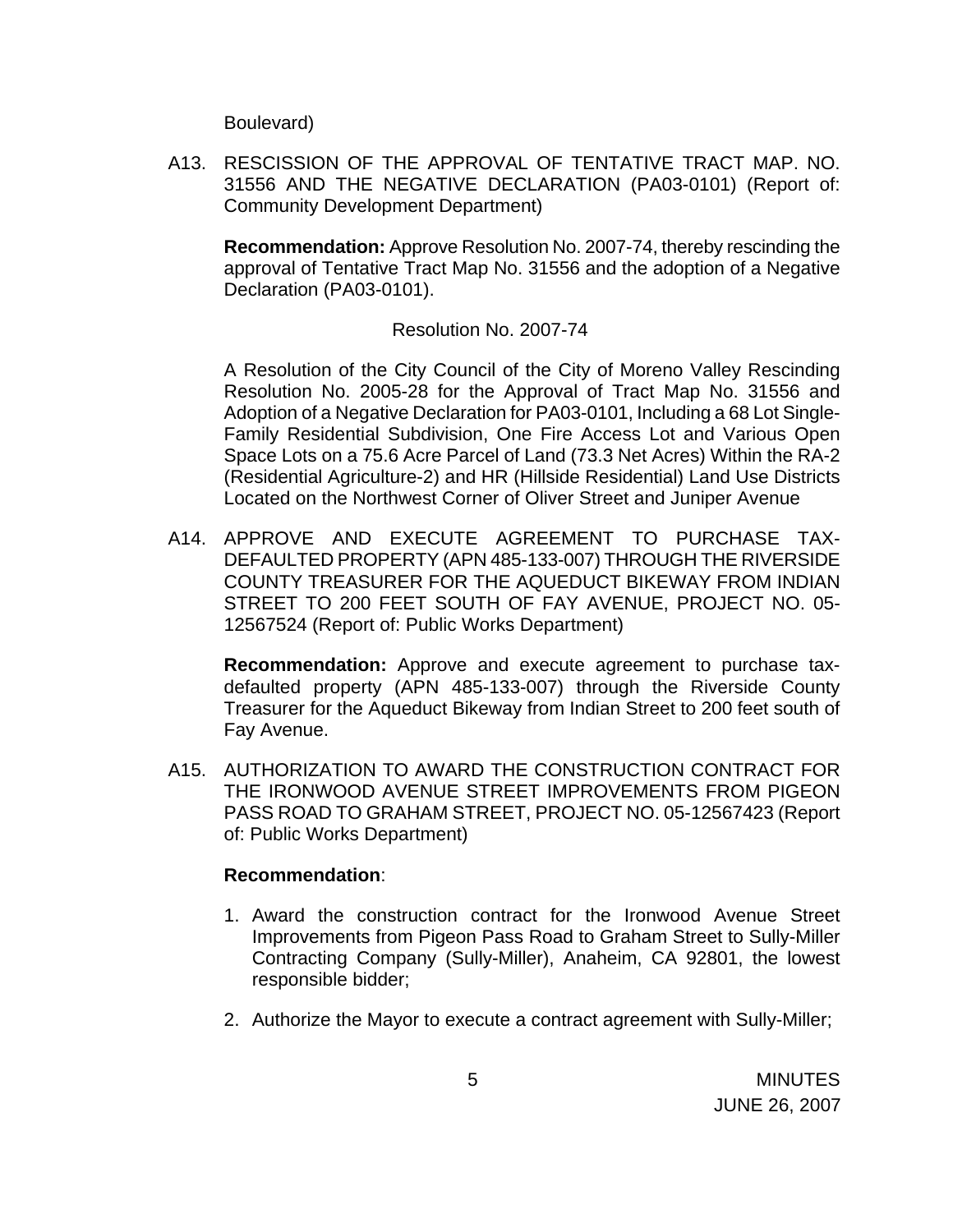- 3. Authorize the issuance of a Purchase Order for Sully-Miller, in the amount of \$1,194,600.00 (the bid amount plus 10% contingency) for the Ironwood Avenue Street Improvements from Pigeon Pass Road to Graham Street (Account No. 125.67423); and
- 4. Authorize the City Engineer to execute any subsequent related minor change orders to the contract with Sully-Miller, up to, but not exceeding, the contingency amount of \$108,600.00, subject to the approval of the City Attorney.
- A16. AUTHORIZATION TO AWARD AGREEMENT FOR PROFESSIONAL CONSULTANT SERVICES FOR EDGEMONT WATER MASTER PLAN UPDATE, PROJECT NO. 08-19319310 (Report of: Economic Development Department)

#### **Recommendation:**

- 1. Accept grant funds in the amount of \$240,600 from the U.S. Environmental Protection Agency and fund Account No. 1930.4585 (EPA Grant – Box Springs Water Revenue Account);
- 2. Appropriate \$240,600 to Account No. 193.19310.6255 to partially fund expenses related to the Edgemont Water Quality and Water Line Improvement Project;
- 3. Appropriate \$196,854 from Account No. 1930.4701 to Account No. 193.19310.6255 to provide matching funds for expenses related to the Edgemont Water Quality and Water Line Improvement Project;
- 4. Authorize the Economic Development Director to affirm partial award of funds from the U.S. Environmental Protection Agency in the amount of \$158,180 for Phase I of the Edgemont Water Quality and Water Line Improvement Project;
- 5. Approve the Agreement for Professional Consultant Services with Albert A. Webb Associates, Riverside, California, to provide Professional Consultant Services for the Edgemont Water Master Plan Update;
- 6. Authorize the Mayor to execute said Agreement for Professional Consultant Services with Albert A. Webb Associates;
- 7. Authorize the issuance of a Purchase Order to Albert A. Webb Associates, in the amount of \$204,700 (the proposed amount plus 15% contingency) from Account No. 193.19310.6255, when the agreement has been signed by all parties; and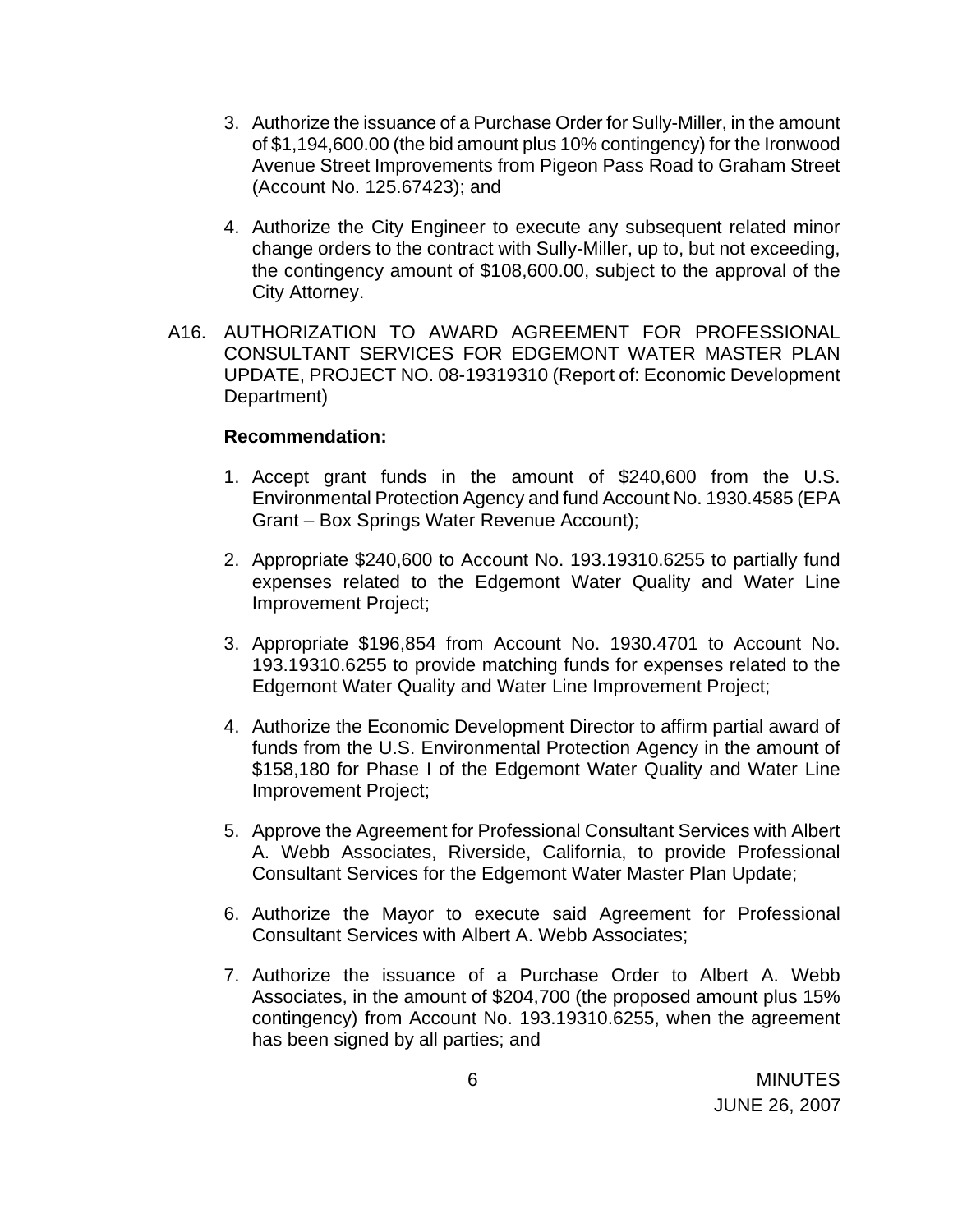- 8. Authorize the City Manager to execute any subsequent related minor amendments to the agreement with Albert A. Webb Associates, up to, but not exceeding, the contingency amount of \$26,700.00, subject to the approval of the City Attorney.
- A17. NOTICE OF COMPLETION AND ACCEPTANCE OF THE FISCAL YEAR 2005/2006 ANNUAL SLURRY SEAL PROGRAM, PROJECT NO. 05- 12584830 (Report of: Public Works Department)

#### **Recommendation:**

- 1. Ratify Contract Change Order No. 1 (Final);
- 2. Accept the work as complete for the Fiscal Year 2005/2006 Annual Slurry Seal Program constructed by All American Asphalt, Inc., Corona, California 92878;
- 3. Direct the City Clerk to record the Notice of Completion within ten (10) calendar days at the office of the County Recorder of Riverside County, as required by Section 3093 of the California Civil Code;
- 4. Authorize the Director of Finance to release the retention to All American Asphalt, Inc. thirty-five (35) calendar days after the date of recordation of the Notice of Completion, if no claims are filed against the project;
- 5. Authorize an increase to Purchase Order No. 31367 in the amount of \$4,953.47 to cover the balance above the approved Purchase Order amount; and
- 6. Accept the improvements into the City's maintained road system.
- A18. PA04-0183 INDUSTRIAL ACCEPT AGREEMENT FOR PUBLIC IMPROVEMENTS AND IRREVOCABLE LETTERS OF CREDIT, NORTHEAST CORNER OF INDIAN STREET AND SAN MICHELE ROAD, DEVELOPER: INDIAN AVENUE LLC, NEWPORT BEACH, CA 92660 (Report of: Public Works Department)

#### **Recommendation:**

- 1. Accept the Agreement and Irrevocable Letters of Credit for Public Improvements for PA04-0183;
- 2. Authorize the Mayor to execute the agreement;
- 3. Direct the City Clerk to forward the signed agreement to the County Recorder's office for recordation; and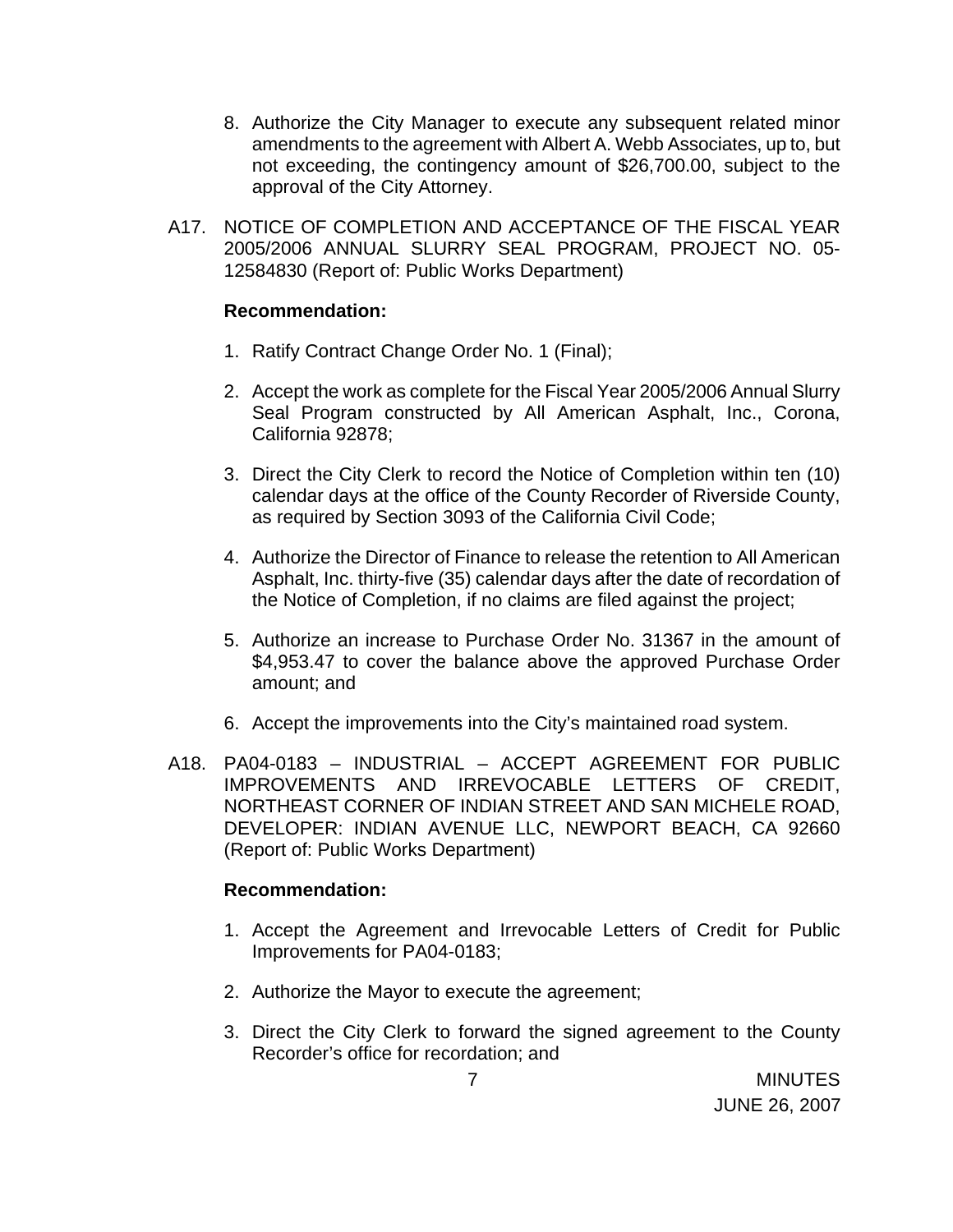- 4. Authorize the City Engineer to execute any future time extension amendments to the agreement, subject to City Attorney approval, if the required public improvements are not completed within said timeframe.
- A20. ANNUAL SALARY INCREASES FOR THE CITY ATTORNEY AND THE CITY CLERK (Report of: Mayor White)

**Recommendation:** Approve the Amendments to Employment Agreements for City Attorney and City Clerk which are Council-appointed positions.

A21. PA03-0020 – APARTMENT COMPLEX – ACCEPT THE IMPROVEMENT REFUND AGREEMENT DEVELOPMENT IMPACT FEES FOR ARTERIAL STREETS, ALESSANDRO BOULEVARD BETWEEN APPLE BLOSSOM STREET AND KITCHING STREET, DEVELOPER – WNRA MORENO VALLEY, LLC, IRVINE, CA 92614 (Report of: Public Works Department)

#### **Recommendation:**

- 1. Accept the Improvement Refund Agreement Development Impact Fees (DIF) for Arterial Streets for PA03-0020;
- 2. Authorize the Mayor to execute the Improvement Refund Agreement Development Impact Fees for PA03-0020; and
- 3. Authorize the Finance Director to process a refund to the Developer in the amount not to exceed \$527,220 from arterial streets development impact fees as the funds become available in accordance with City Resolution 2006-19.

## **B. CONSENT CALENDAR** - **COMMUNITY SERVICES DISTRICT**

- B1. ORDINANCES FIRST READING BY TITLE ONLY Waived reading of all Ordinance Introductions and read by title only.
- B2. MINUTES REGULAR CITY COUNCIL MEETING OF JUNE 12, 2007 (Report of: City Clerk's Department)

**Recommendation:** Approve as submitted:

B3. APPROPRIATION OF FUNDS TO ADD ADDITIONAL POSITIONS FOR THE ASES GRANT (Report of: Parks & Community Services Department)

**Recommendation:** Authorize the appropriation of funding to include the addition of the following listed positions: 3 After School Program Coordinators, 5 After School Program Specialists, 1 Human Resources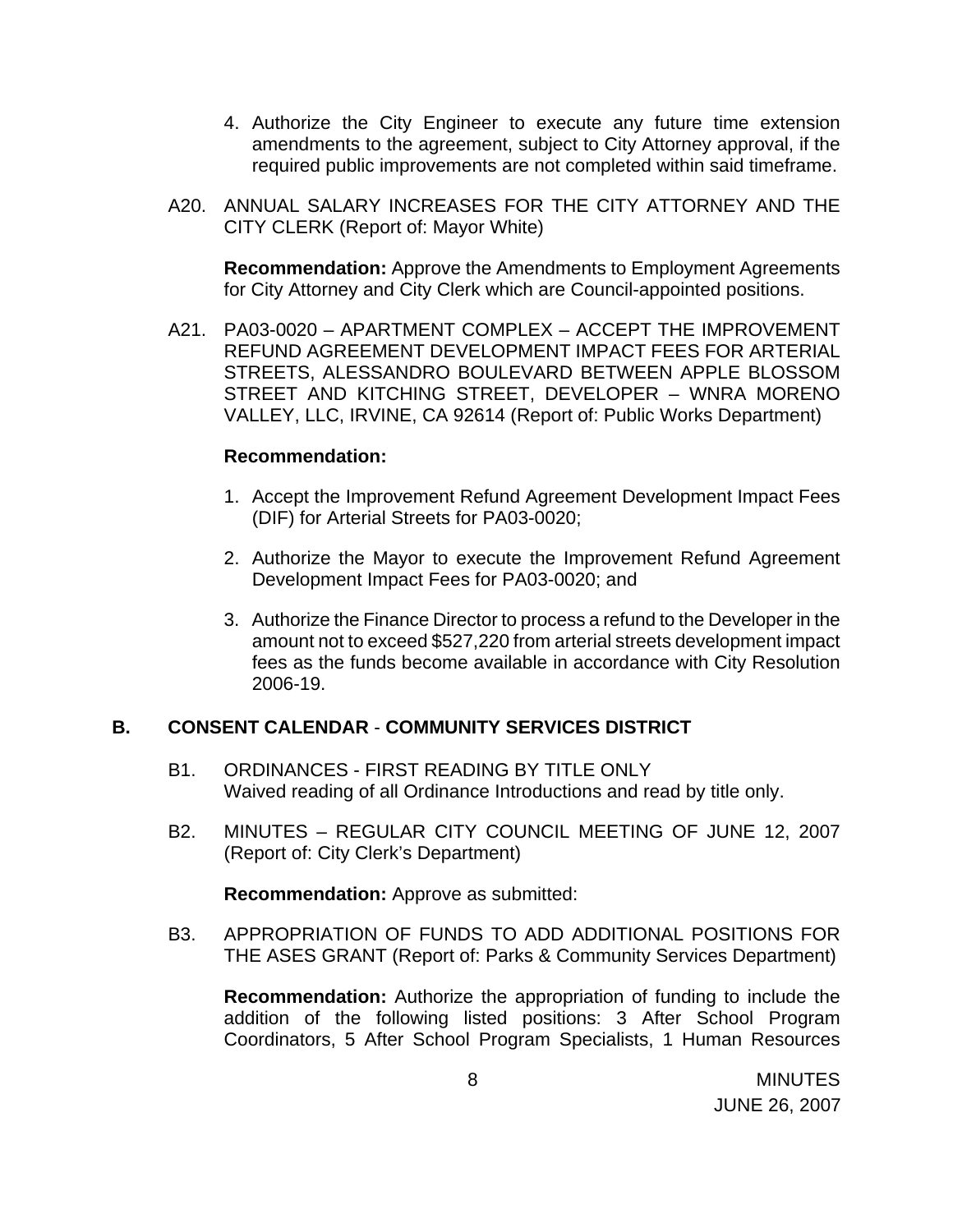Technician, and up to 90 After School Program Assistants to the City employee roster for the ASES Grant Program.

# **C. CONSENT CALENDAR** - **COMMUNITY REDEVELOPMENT AGENCY**

- C1. ORDINANCES FIRST READING BY TITLE ONLY Waived reading of all Ordinance Introductions and read by title only.
- C2. MINUTES REGULAR CITY COUNCIL MEETING OF JUNE 12, 2007 (Report of: City Clerk's Department)

**Recommendation:** Approve as submitted:

C3. AFFORDABLE HOUSING AGREEMENT BETWEEN THE COMMUNITY REDEVELOPMENT AGENCY OF THE CITY OF MORENO VALLEY AND RIVERSIDE HOUSING DEVELOPMENT CORPORATION (RHDC) FOR 15360 AND 15414 PERRIS BOULEVARD (Report of: Economic Development Department **(This item is also listed as Item A12)**

# **Recommendation:**

1. Adopt Resolution No. RDA 2007-03 and approve the Affordable Housing Agreement by and between the Community Redevelopment Agency of the City of Moreno Valley and Riverside Housing Development Corporation;

Resolution No. RDA 2007-03

 A Resolution of the Community Redevelopment Agency of the City of Moreno Valley, California, Approving an Affordable Housing Agreement by and between the Agency and Riverside Housing Development Corporation, a California Nonprofit Public Benefit Corporation (15360 and 15414 Perris Boulevard)

- 2. Authorize funding the project from the Redevelopment Agency Housing Set Aside Fund account number 894.84125; and
- 3. Authorize the Agency Executive Director to execute the necessary documents.
- C4. TRANSFER OF PROPERTY AND ADJUSTMENT OF MONEYS TO THE AGENCY'S LOW- AND MODERATE-INCOME HOUSING FUND (Report of: Economic Development Department)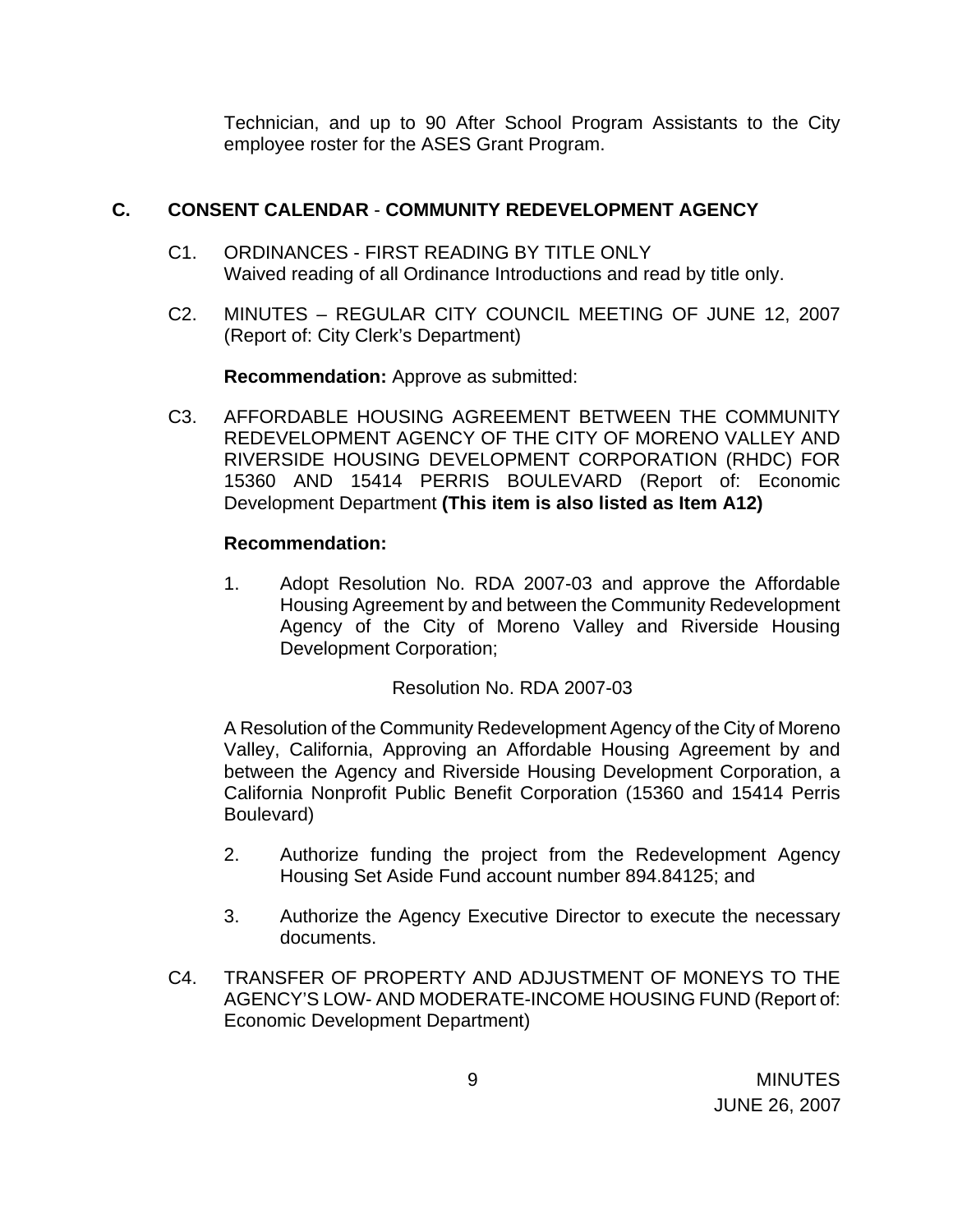**Recommendation:** Adopt Resolution No. RDA 2007-04 authorizing the transfer of property and approving the terms for adjustment of moneys to the Agency's Low-and Moderate-Income Housing Fund.

Resolution No. RDA 2007-04

 A Resolution of the Community Redevelopment Agency of the City of Moreno Valley, California, Authorizing and Memorializing the Transfer of Property and Approving the Terms for Adjustment of Moneys to the Agency's Low- and Moderate-Income Housing Fund in Connection Therewith

# **D. CONSENT CALENDAR** - **BOARD OF LIBRARY TRUSTEES**

- D1. ORDINANCES FIRST READING BY TITLE ONLY Waived reading of all Ordinance Introductions and read by title only.
- D2. MINUTES REGULAR CITY COUNCIL MEETING OF JUNE 12, 2007 (Report of: City Clerk's Department)

**Recommendation:** Approve as submitted.

**Joint Consent Calendar Items A2 – D2 approved by a 5-0 vote with the exception of Item A19 which was pulled for separate discussion/action. m/Flickinger, s/Batey.**

## **E. PUBLIC HEARINGS**

E1. PUBLIC HEARING FOR DELINQUENT RESIDENTIAL SOLID WASTE ACCOUNTS (Report of: Public Works Department)

## **Recommendation:**

Mayor White opened the public testimony portion of the public hearing; there being none, public testimony was closed.

- 1. Approve placing the list of delinquent solid waste accounts, available in the City Clerk's office, on the Fiscal Year (FY) 2007/2008 Riverside County property tax roll for collection;
- 2. Adopt Resolution No. 2007-72 rescinding and restating the provisions of Resolution 2005-53 of the City Council of the City of Moreno Valley, California, and authorizing the collection of delinquent and unpaid taxes

JUNE 26, 2007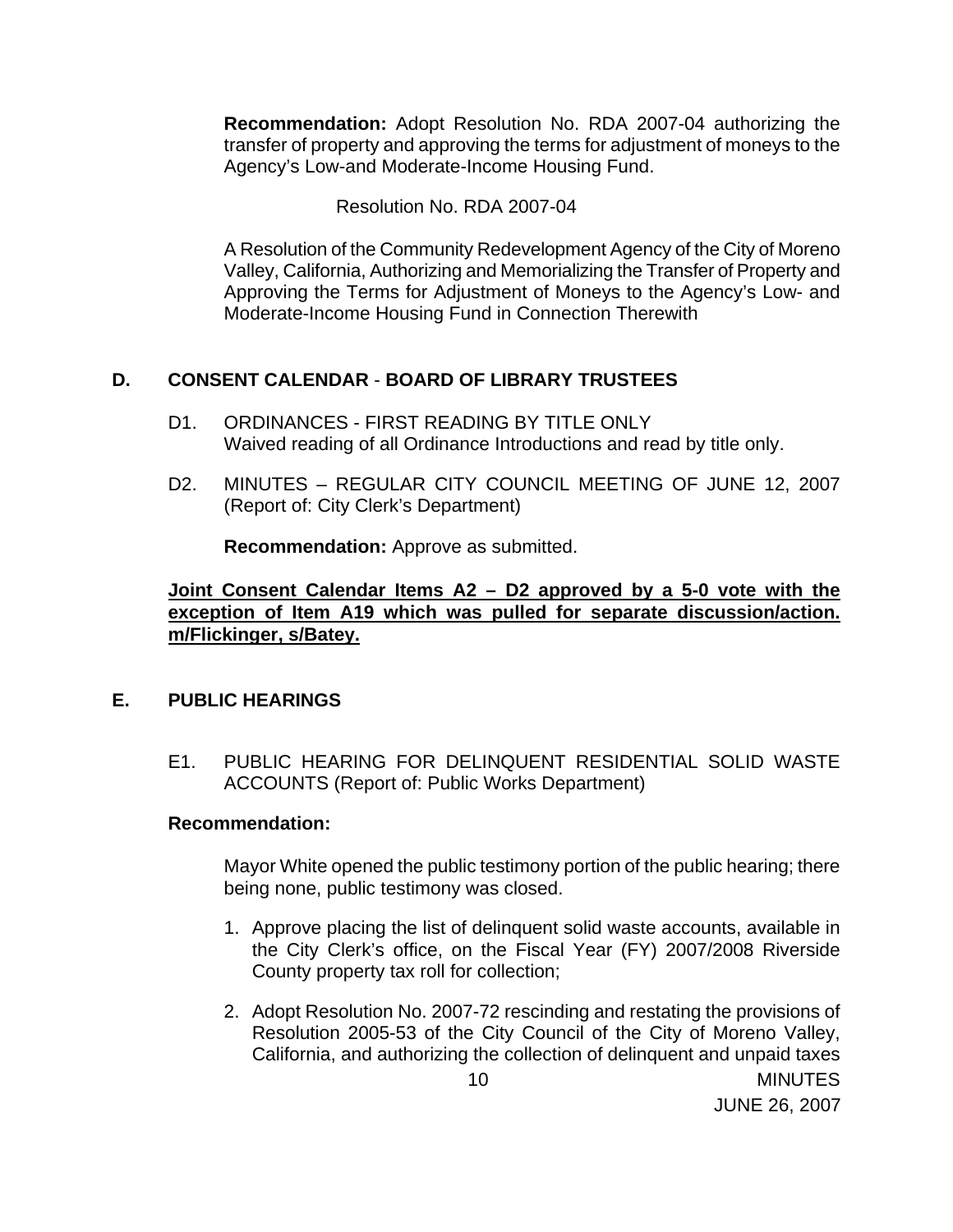and charges for solid waste collection on the tax roll;

Resolution No. 2007-72

 A Resolution of the City Council of the City of Moreno Valley, California, Repealing, Revising, and Reenacting the Provisions of Resolution 2005- 53, and Authorizing the Collection of Delinquent and Unpaid Taxes and Charges for Solid Waste Collection on the Tax Roll

3. Direct the City Clerk to file with the Riverside County Auditor a certified copy of Resolution No. 2007-72 and the list of delinquent solid waste accounts as required by Section 5473.4 of the California Health and Safety Code and Section 6.02.030 of the City of Moreno Valley Municipal Code.

## **Approved by a 5-0 vote. m/Stewart, s/Batey.**

 E2. ORDINANCE IMPLEMENTING PERMIT PARKING; RESOLUTION AMENDING RESOLUTION NO. 2007-43 TO ESTABLISH FEES TO RECOVER THE COSTS ASSOCIATED WITH PERMIT PARKING; AND APPROVAL OF PROPOSED POLICY AND PROCEDURE (Report of: Public Works Department)

Mayor White opened the public testimony portion of the public hearing; there being none, public testimony was closed.

#### **Recommendation:**

1. Introduce Ordinance No. 747, amending Section 12.08.030 of the City of Moreno Valley Municipal Code to expand the City's permit parking to cover commercial zones and make other necessary changes to the Municipal Code;

#### Ordinance No. 747

 An Ordinance of the City Council of the City of Moreno Valley, California, Amending Section 12.08.030 of Chapter 12.08 of the City of Moreno Valley Municipal Code, Revising the Administrative Functions of the City Traffic Engineer as they Relate to Permit Parking

 **Motion by Stewart, second by West to continue to the Study Session of July 17, 2007. Council Member Stewart then withdrew the motion, Council Member West then withdrew his second.**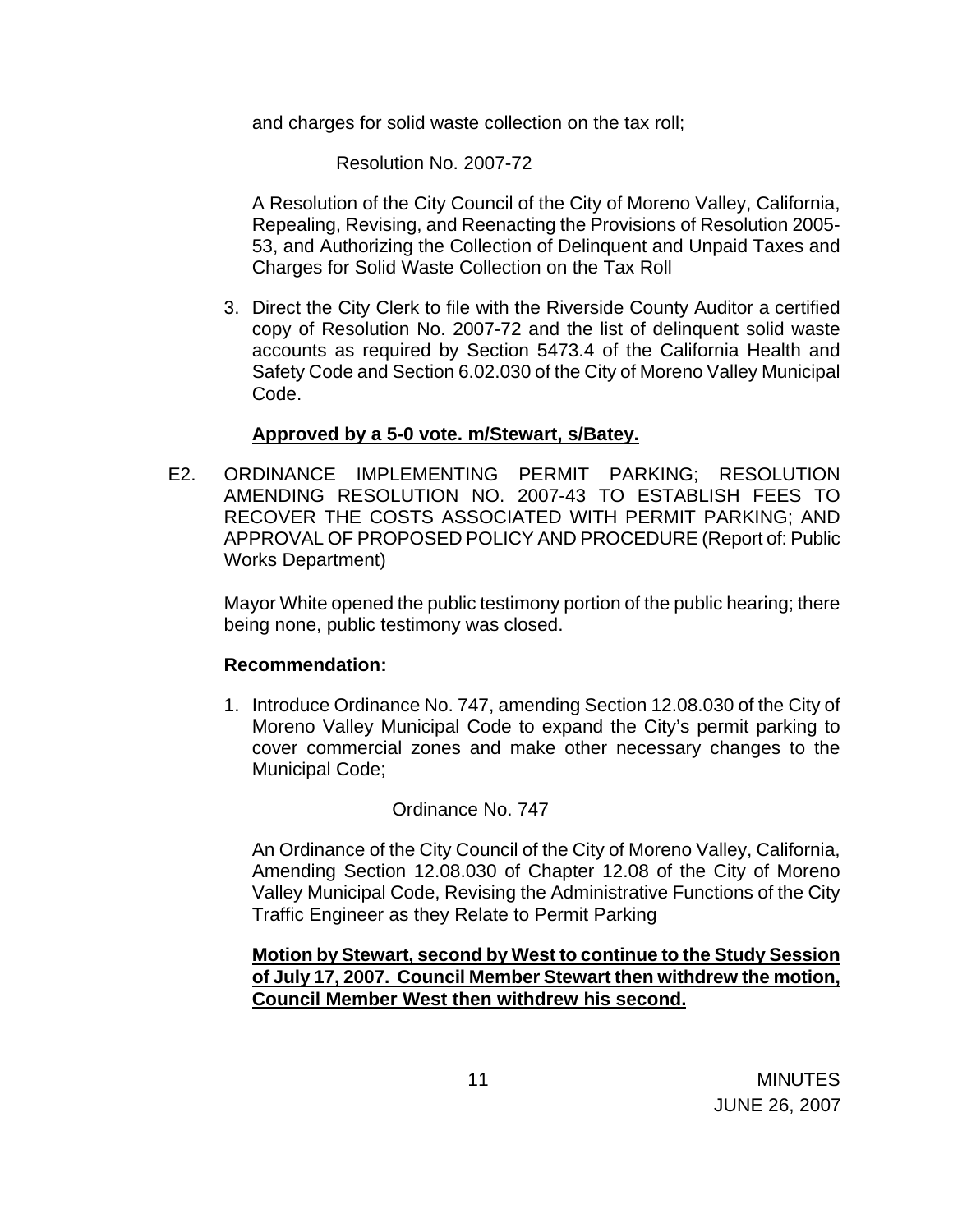# **Approved by a 5-0 vote. m/Batey, s/West.**

 2. Adopt Resolution No. 2007-75, amending Resolution 2007-43, to add fees to recover the associated costs from its users;

# Resolution No. 2007-75

 A Resolution of the City Council of the City of Moreno Valley Amending Resolution No. 2007-43, to Establish Fees to Recover the Costs Associated with Permit Parking

# **Approved by a 5-0 vote,** *as amended, to eliminate the \$500 set-up fee and to insert the word "Annual" in front of "Renewal fee" in Section 10 – Permit Parking Program- of the Resolution***. m/Batey, s/West.**

3. Approve the proposed policy and procedure.

 **Approved by a 3-2 vote, m/Batey, s/West, Flickinger and White dissenting** *as amended with the following changes:*

- *1)* **Page 2 under CRITERIA FOR PERMIT PARKING DESIGNATION, Item number 5 to read "***A parking district should include an entire block or no less than ten properties"***;**
- *2)* **Page 2 under PROCEDURE, Item number 3 to read** *"Denials may be appealed to the Traffic Safety Commission, and would be carried forward as described herein; except that the staff recommendation will be to deny the request:"*
- *3)* **Page 2 under PROCEDURE, Item number 4 to read** *"The applicant shall document support for the proposal by submitting a petition signed by at least 60% of the business owners (one vote per residence or business). Staff shall verify the validity of the signatures on the petition. If 60% majority support cannot be demonstrated, no further action will be taken by staff."*

# **Approved by a 3-2 vote, m/Batey, s/West, Flickinger and White dissenting.**

 E3. A PUBLIC HEARING ON ZONE CHANGE (PA05-0151) AND GENERAL PLAN AMENDMENT (PA05-0152) TO CHANGE THE LAND USE DESIGNATION FOR APPROXIMATELY 8 ACRES LOCATED AT THE SOUTHWEST CORNER OF ALESSANDRO BOULEVARD AND GRAHAM STREET FROM BUSINESS PARK-MIXED USE TO BUSINESS PARK-MIXED USE AND COMMUNITY COMMERCIAL. ASSOCIATED APPLICATIONS PROPOSE A TENTATIVE PARCEL MAP, A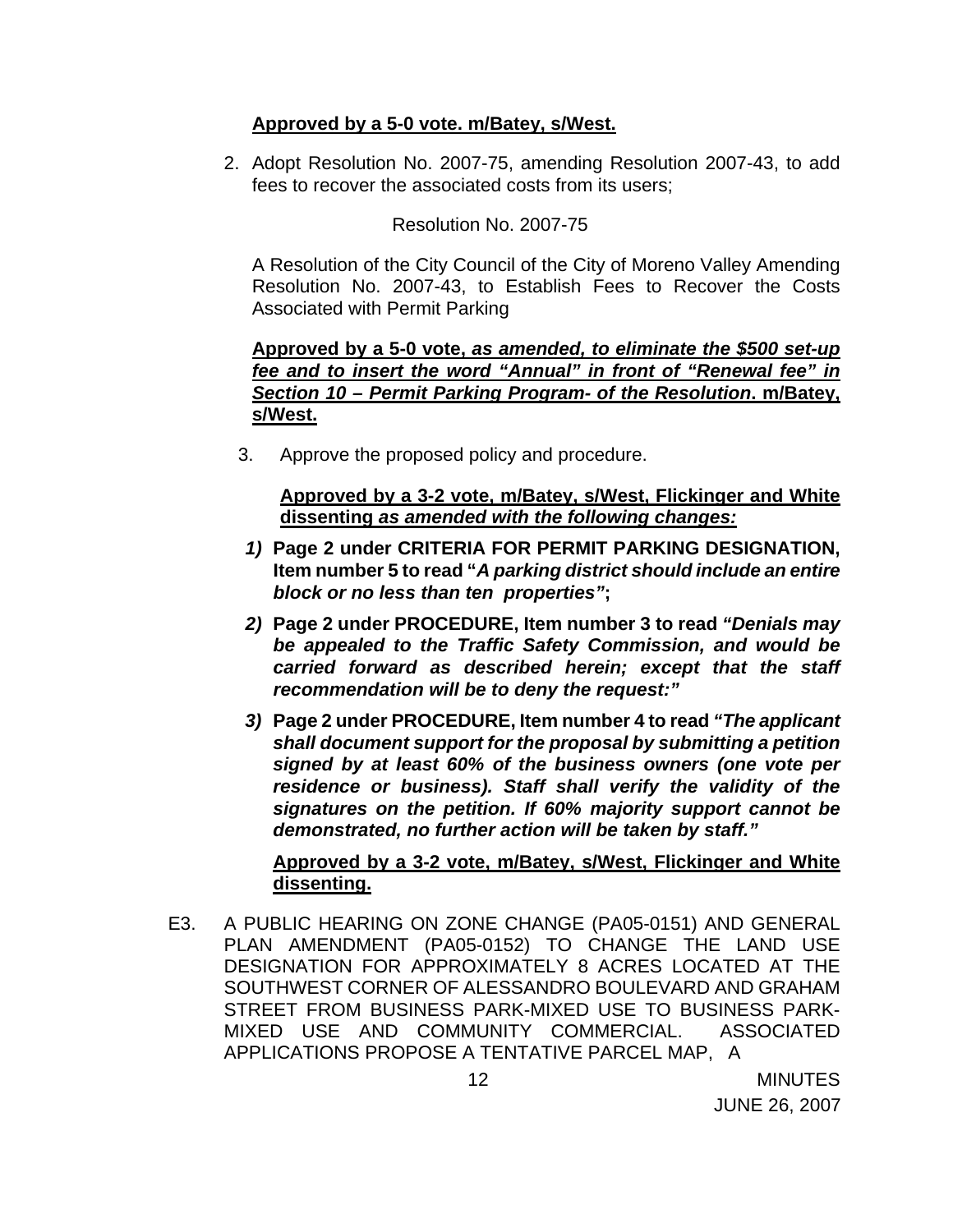CONDITIONAL USE PERMIT, AND TWO PLOT PLANS TO ESTABLISH A MIXED-USE DEVELOPMENT CONSISTING OF A COMMUNITY HEALTH CLINIC AND CORPORATE OFFICE, BUSINESS PARK BUILDINGS, AND A SELF-STORAGE FACILITY (Report of: Community Development Department)

## **Recommendation:**

1. Conduct a public hearing for review of the proposed actions;

Mayor White opened the public testimony portion of the public hearing; there being none, public testimony was closed.

A presentation was made by the applicants, Doug Jacobs of Jacobs Development Company and Bob Vascovich of Community Health Systems.

2. Adopt a Negative Declaration for applications PA05-0151 (Change of Zone), PA05-0152 (General Plan Amendment), PA05-0153 (CUP for Self-Storage), PA05-0154 (Plot Plan for Medical Office Building), PA05-0155 (Tentative Parcel Map 34044), and PA06-0157 (Plot Plan for Business Park Buildings). The projects, individually and cumulatively, will not result in a significant effect on the environment;

# **Approved** *as amended (to correct PA05-152 to PA05-0152)* **by a 5-0 vote. m/Batey, s/Stewart.**

3. Approve Resolution No. 2007-76 approving a General Plan Amendment (PA05-0152) from Business Park/Industrial to Commercial, and the revised General Plan Map;

## Resolution No. 2007-76

 A Resolution of the City Council of the City of Moreno Valley, California, Approving a General Plan Amendment (PA05-0152) to Change the Land Use for an Approximately 3-Acre Portion of Assessor's Parcel Number 297-170-004 from Business Park/Industrial to Community Commercial, Thereby Establishing General Plan Land Use Map Designations as Described in the Resolution and the Revised General Plan Map as Attached to the Resolution as Exhibit A

# **Approved by a 5-0 vote. m/Batey, s/Stewart.**

4. Introduce Ordinance No. 748 approving a Zone Change (PA05-0151) from Business Park-Mixed-Use to Community Commercial, based on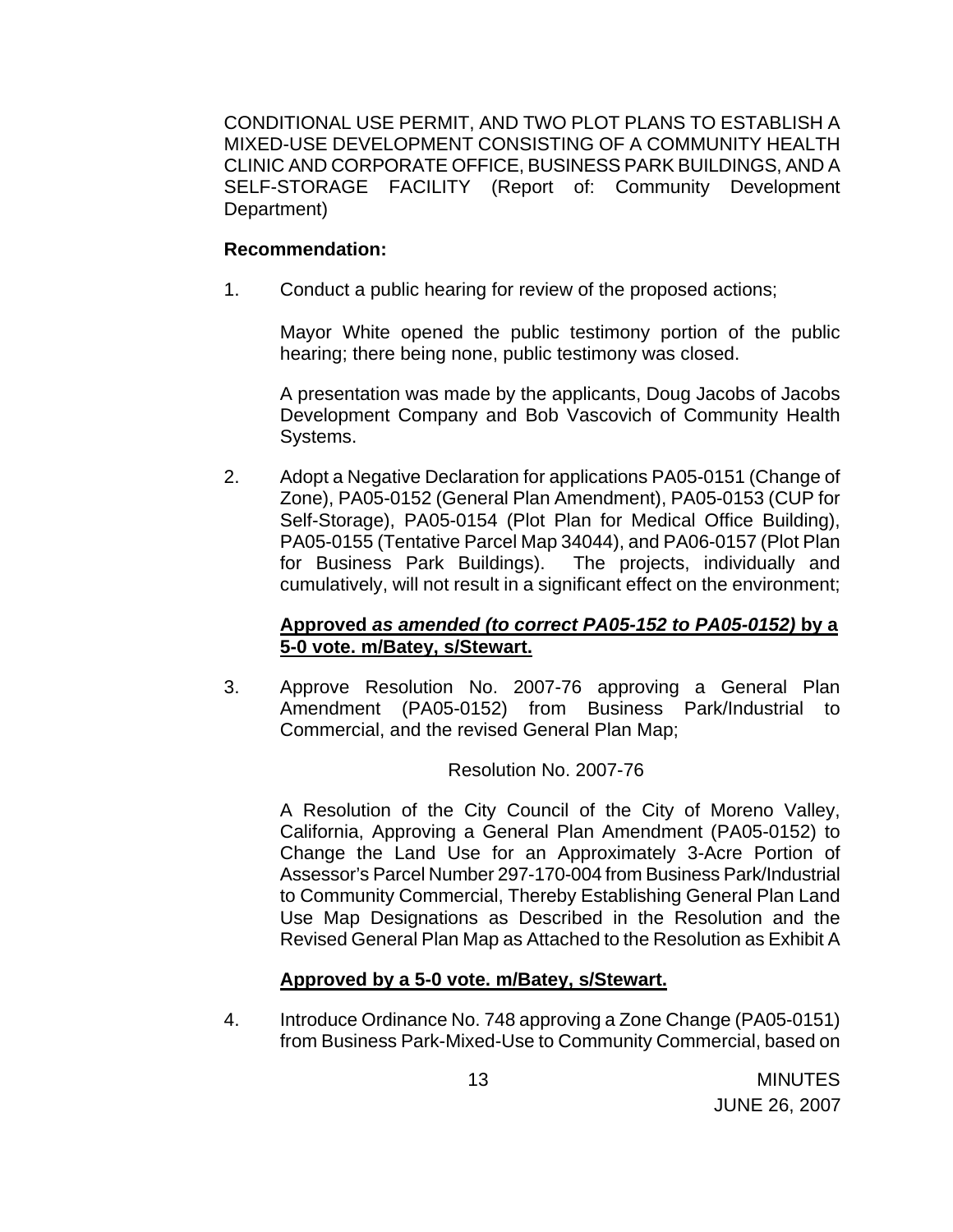the findings in the Ordinance, and the revised Zoning Atlas page;

## Ordinance No. 748

 An Ordinance of the City Council of the City of Moreno Valley, California, Approving PA05-0151 (Zone Change) to Change the Land Use for an Approximately 3-Acre Portion of Assessor's Parcel Number 297-170-004 from the Business Park-Mixed Use Land Use District to the Community Commercial Land Use District

## **Approved by a 5-0 vote. m/Batey, s/Stewart.**

5. Approve Resolution No. 2007-77 approving Tentative Parcel Map No. 34044 (PA05-0155), PA05-0153 (Conditional Use Permit for Selfstorage Facility), PA05-0154 (Plot Plan for Medical Office Building) and PA06-0157 (Plot Plan for Business Park Buildings) based on the findings in the Resolution, and the conditions of approval;

## **Approved by a 5-0 vote. m/Batey, s/Stewart.**

# Resolution No. 2007-77

 A Resolution of the City Council of the City of Moreno Valley Approving Application Numbers PA05-0153 (CUP for Self-Storage), PA05-0154 (Plot Plan for Medical Office), PA05-0155 (TPM 34044) and PA06-0157 (Plot Plan for Business Park Buildings) to Subdivide an Approximately 8 Acre Parcel (Assessor's Parcel Number 297-170- 004) into Three Parcels, and to Approve a Conditional Use Permit and Two Plot Plans for a Proposed Mixed-Use Development at the Southwest Corner of Alessandro Boulevard and Graham Street

 E4. PUBLIC HEARING AND ADOPTION OF RESOLUTION ESTABLISHING APPROPRIATIONS ("GANN") LIMIT FOR THE CITY OF MORENO VALLEY FOR FY 2007/2008 (Report of: Finance Department)

## **Recommendation:**

1. Conduct a Public Hearing to receive public comments on the City's Appropriations Limit for FY 2007-08; and

Mayor White opened the public testimony portion of the public hearing; there being none, public testimony was closed.

2. Adopt Resolution No. 2007-80, establishing the Appropriations Limit for the City of Moreno Valley for FY 2007-08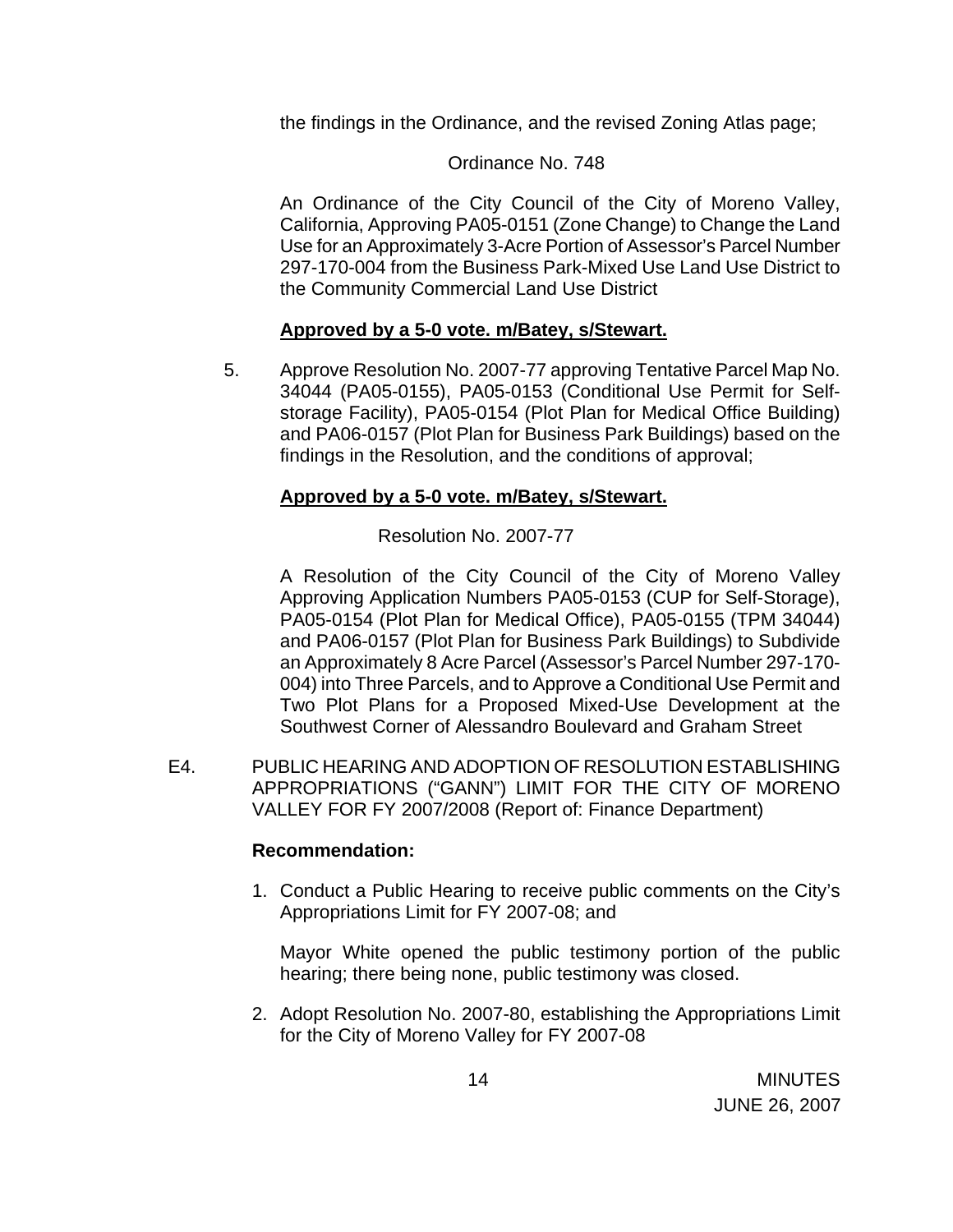#### Resolution No. 2007-80

 A Resolution of the City Council of the City of Moreno Valley, California, Establishing an Appropriations Limit for Fiscal Year 2007-08 and Taking Other Actions in Relation Thereto

## **Approved by a 5-0 vote. m/Stewart, s/West.**

 E5. PUBLIC HEARING AND ADOPTION OF RESOLUTION ESTABLISHING APPROPRIATIONS ("GANN") LIMIT FOR THE COMMUNITY SERVICES DISTRICT FOR FY 2007/2008 (Report of: Finance Department)

#### **Recommendation:**

 1. Conduct a Public Hearing to receive public comments on the CSD appropriations limit for FY 2007-08; and

President White opened the public testimony portion of the public hearing; there being none, public testimony was closed.

 2. Adopt Resolution No. CSD 2007-25, establishing an appropriations limit for the Community Services District for FY 2007-08

#### Resolution No. CSD 2007-25

 A Resolution of the Moreno Valley Community Services District of the City of Moreno Valley, California, Establishing an Appropriations Limit for Fiscal Year 2007-08 and Taking Other Actions in Relation Thereto

## **Approved by a 5-0 vote. m/Stewart, s/West.**

# **F. ITEMS REMOVED FROM CONSENT CALENDARS FOR DISCUSSION OR SEPARATE ACTION**

A19. RESOLUTION SUPPORTING THE VAL VERDE UNIFIED SCHOOL DISTRICT IN ITS APPEAL TO RETAIN STATE FUNDS FOR THE CONSTRUCTION OF EDUCATIONAL FACILITIES (Report of: City Clerk's Department)

**Recommendation:** Adopt Resolution No. 2007-78

#### Resolution No. 2007-78

 15 MINUTES JUNE 26, 2007 A Resolution of the City Council of the City of Moreno Valley, California,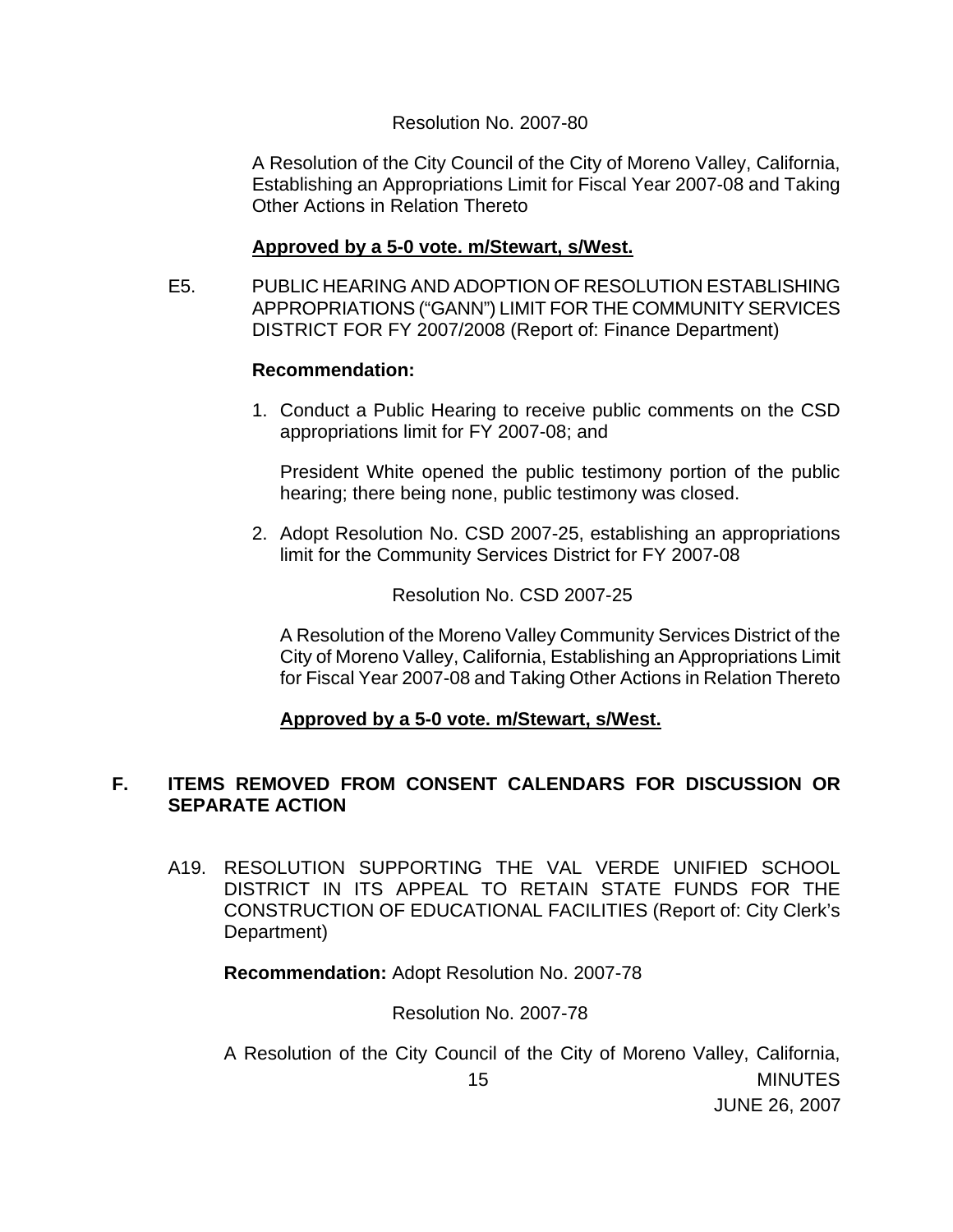Supporting the Val Verde Unified School District in its Appeal to Retain State Funds for the Construction of Educational Facilities

## **Approved by a 5-0 vote. m/Stewart, s/West.**

#### **G. REPORTS**

#### G1. CITY COUNCIL REPORTS ON REGIONAL ACTIVITIES

a) Report on March Joint Powers Commission by Council Member Stewart

 Stated Chairman Ashley has changed Noise Sub Committee from an Ad Hoc Committee to a regular committee;

 The committee has abandoned the proposed air traffic route over San Bernardino; and

 Stated he will be meeting with Supervisor Ashley and DHL executives this Thursday to discuss getting rid of the DC-9 airplanes due to the noise they generate.

G2. PUBLIC MEETING REGARDING MAIL BALLOT PROCEEDINGS FOR MORENO VALLEY HOTEL – BALLOTED ITEM: NATIONAL POLLUTANT DISCHARGE ELIMINATION SYSTEM (NPDES); TENTATIVE TRACT 32756 – BALLOTED ITEMS: NPDES AND COMMUNITY SERVICES DISTRICT (CSD) ZONE M; AND TENTATIVE PARCEL MAP 33637 – BALLOTED ITEMS: NPDES AND CSD ZONE D (Report of: Public Works Department)

#### **Recommendation**:

1. That the Mayor and Members of the City Council conduct the Public Meeting to accept public comments regarding the mail ballot proceedings for:

Mayor White opened the agenda item for public comments; there being none, public comments were closed.

- a. Moreno Valley Hotel Assessor Parcel Number (APN) 292-250- 024 (and any division thereof) for approval of the National Pollutant Discharge Elimination System (NPDES) commercial/industrial regulatory rate schedule; and
- b. Tentative Tract 32756 (and all affected phases) and Tentative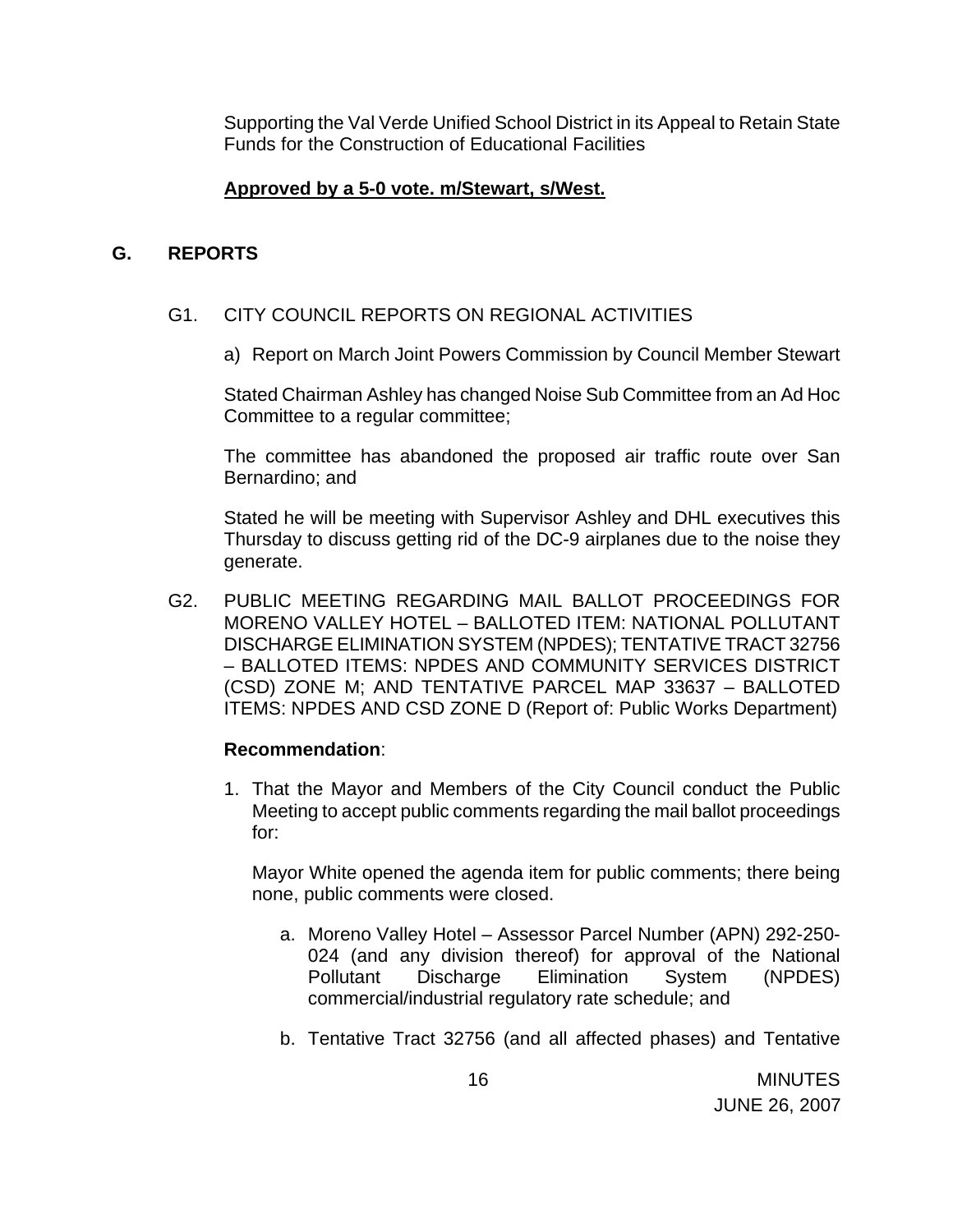Parcel Map 33637 for approval of the NPDES residential regulatory rate schedule.

- 2. That the Members of the Board of Directors of the Moreno Valley Community Services District (the "CSD Board" conduct the Public Meeting to accept public comments regarding the mail ballot proceedings for:
	- a. Tentative Tract 32756 (and all affected phases) for inclusion into and approval of the annual parcel charge for CSD Zone M (Commercial, Industrial, and Multifamily Improved Median Maintenance); and
	- b. Tentative Parcel Map 33637 for inclusion into and approval of the annual parcel charge for CSD Zone D (Parkway Landscape Maintenance).

PUBLIC COMMENTS **ON ANY SUBJECT NOT ON THE AGENDA** UNDER THE JURISDICTION OF THE CITY COUNCIL ARE AS FOLLOWS:

## Daryl Terrell

- 1) Residents should be given the opportunity to vote on electing a Directly Elected Mayor – we should place it on the ballot
- G3. RESOLUTION SETTING FORTH THE REDEVELOPMENT AGENCY'S PROGRAM TO ACQUIRE REAL PROPERTY BY EMINENT DOMAIN AND ORDINANCE DESCRIBING THE REDEVELOPMENT AGENCY'S PROGRAM TO ACQUIRE REAL PROPERTY BY EMINENT DOMAIN (Report of: Economic Development Department)

## **Recommendation:**

1. That the Chairperson and Members of the Board of Directors of the Community Redevelopment Agency of the City of Moreno Valley adopt Resolution No. RDA 2007-05, a Resolution of the Community Redevelopment Agency of the City of Moreno Valley Setting Forth the Agency's Program to Acquire Real Property by Eminent Domain and Requesting that the City Council of the City of Moreno Valley Adopt an Ordinance Pursuant to the Provisions of the California Community Redevelopment Law, Health and Safety Code, Section 33342.7

 Chairperson White opened the agenda item for public comments; there being none, public comments were closed.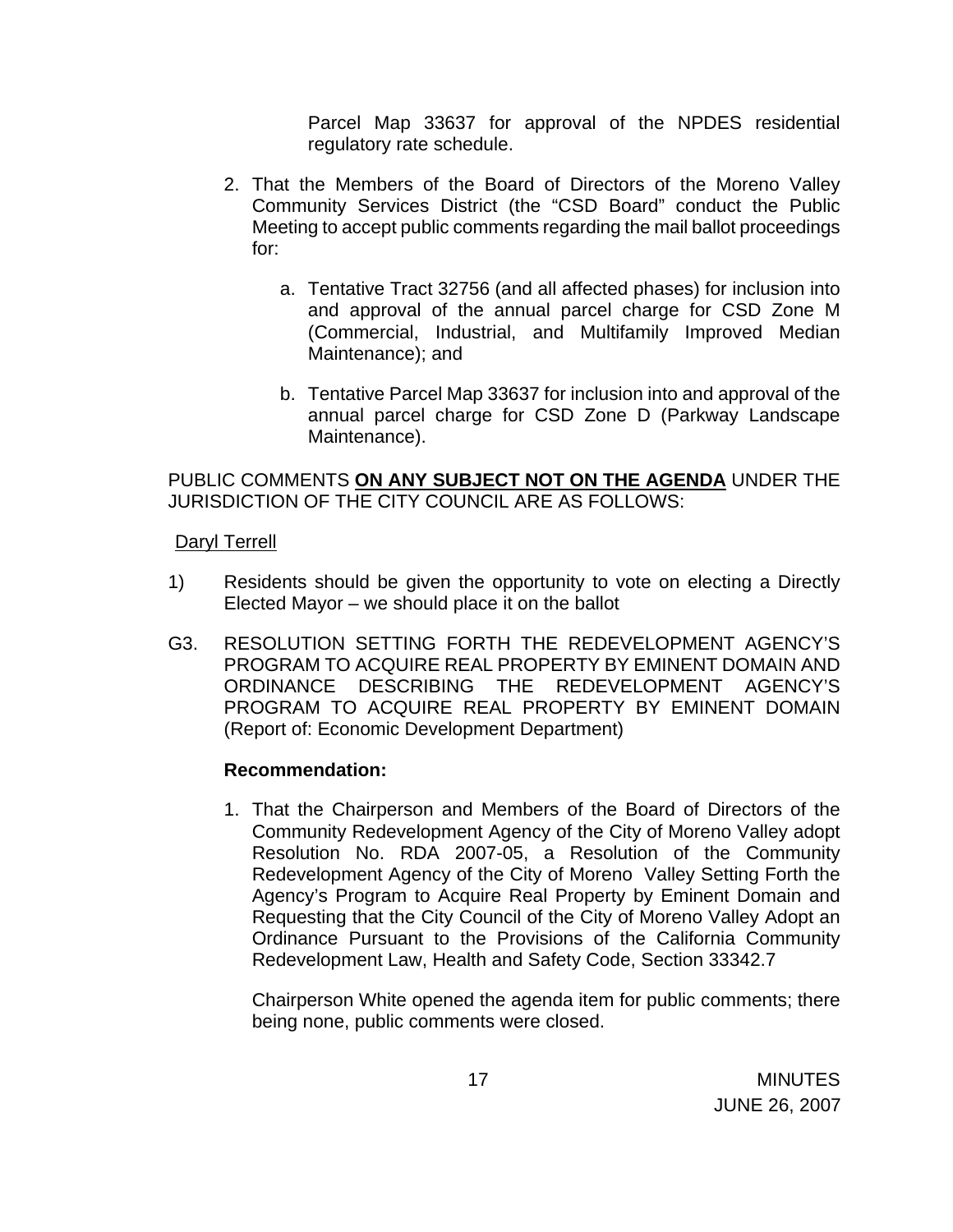A Resolution of the Community Redevelopment Agency of the City of Moreno Valley Setting Forth the Agency's Program to Acquire Real Property by Eminent Domain and Requesting that the City Council of the City of Moreno Valley Adopt an Ordinance Pursuant to the Provisions of the California Community Redevelopment Law, Health and Safety Code Section 33342.7

# **Approved by a 5-0 vote. m/Stewart, s/Batey.**

2. That the Mayor and City Council introduce Ordinance No. 749, an Ordinance of the City Council of the City of Moreno Valley describing the Redevelopment Agency's Program to Acquire Real Property by Eminent Domain Pursuant to the Provisions of the California Community Redevelopment Law, Health and Safety Code, Section 33342.7

#### Ordinance No. 749

An Ordinance of the City Council of the City of Moreno Valley Adopting the Redevelopment Agency's Program to Acquire Real Property by Eminent Domain Pursuant to the Provisions of the California Community Redevelopment Law, Health and Safety Code Section 33342.7

## **Approved by a 5-0 vote. m/Stewart, s/Batey.**

G4. APPOINTMENTS TO THE CITY COUNCIL BOARDS AND COMMISSIONS (Report of: City Clerk's Department)

## **Recommendation:**

Mayor White opened the agenda item for public comments. Public comment was received from Jennifer Lucha.

- 1. Review the ballots for appointments to various City Council Boards and Commissions and mark the choices where appropriate; or
- 2. If appointments are not made, declare the positions vacant and authorize the City Clerk to re-notice the positions as vacant.

## **Approved by a 5-0, m/Stewart, s/West, to make the following appointments:**

*Accessibility Appeals Board*, Physically Challenged Representative: One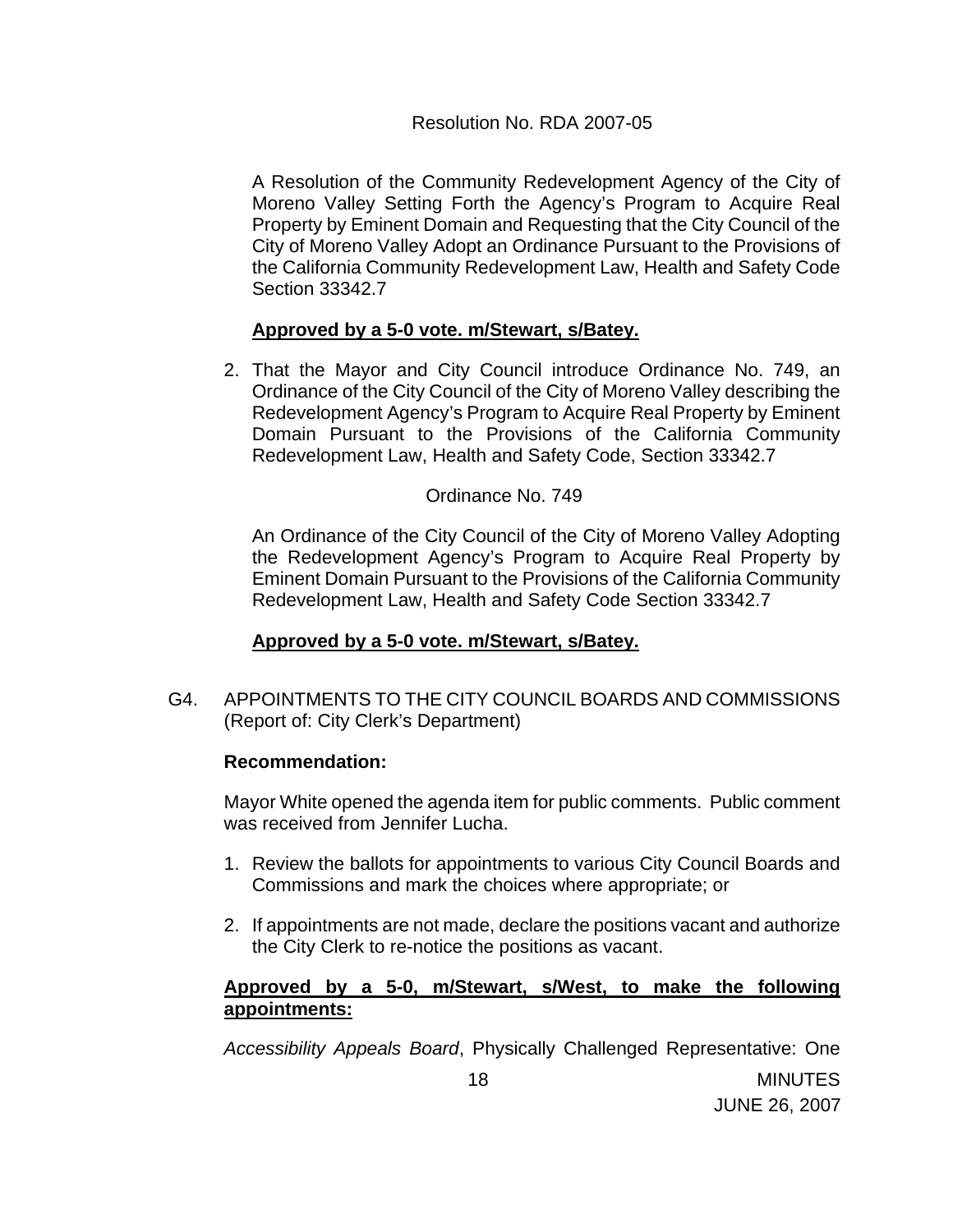term expiring June 30, 2010 Lawrence Baird Construction Representative: Term expiring June 30, 2008 Harlan Jefferson

*Environmental and Historical Preservation Board*: Three terms expiring June 30, 2010 Jan Beyers Thomas D. Hines Naeem M. Qureshi

*Library Commission*: Term expiring June 30, 2010 Sharon B. Clements

P*arks and Recreation Commission*: Three terms expiring June 30, 2010 Juanita Barnes Sandee Hackett Alvin C. Horn

*Recreational Trails Board*: Three terms expiring June 30, 2010 Jennifer Chandler Jackie LeSan Kim Nelson

*Senior Citizens' Board*: Three terms expiring June 30, 2010 Sara W. Anderson Vonzetta Fielding Delanna Townsend

One term expiring June 30, 2009 Beverly K. Petersen

*Traffic Safety Commission*: Two terms expiring June 30, 2010 Miguel Arciniega Frank D. Pavlik

One term expiring June 30, 2008 Jeff Sims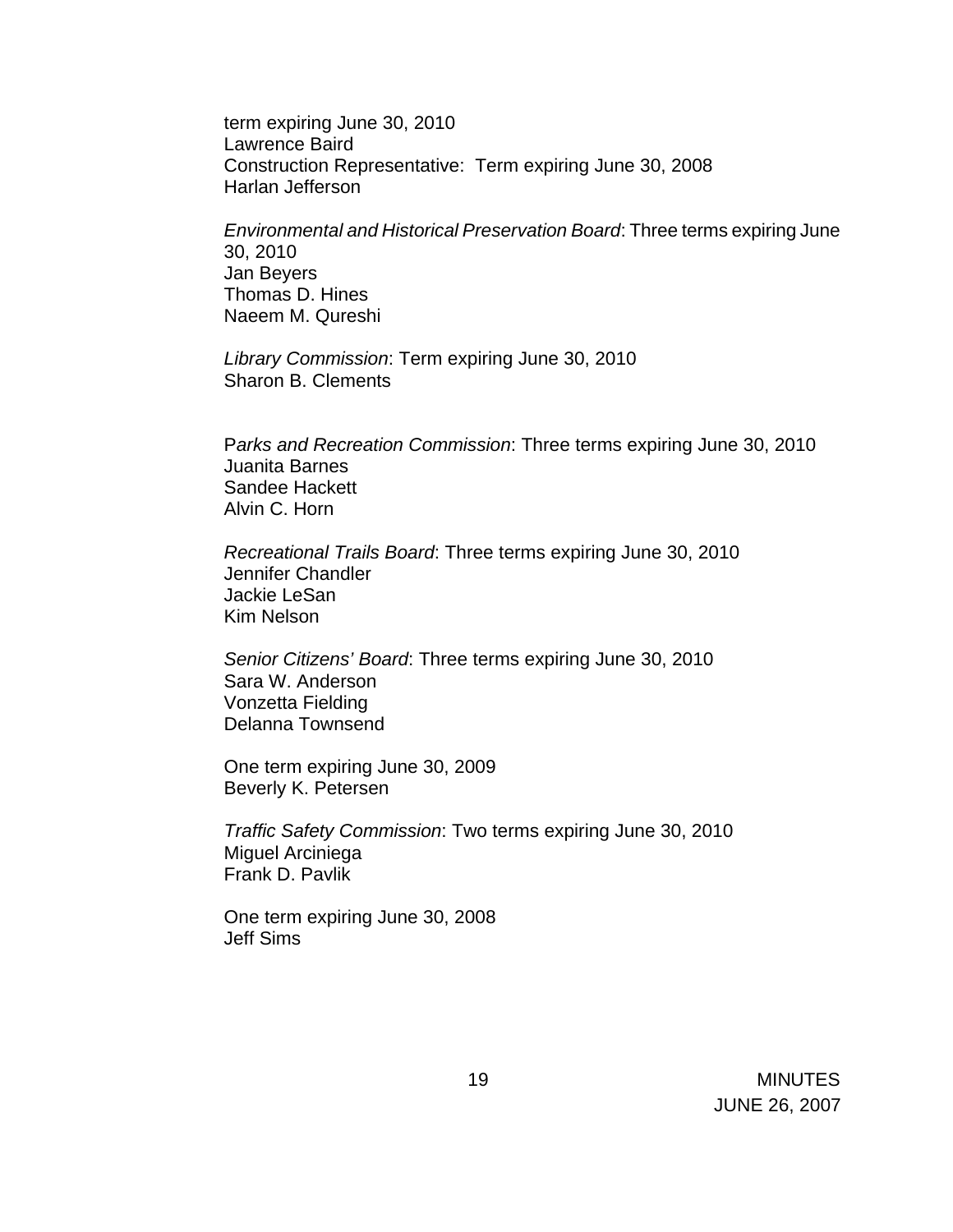G5. ADOPTION OF FY 2007-08 BUDGET AND RELATED ITEMS (Report of: Finance Department)

# **Recommendation:**

Mayor White opened the agenda item for public comments. Public comment was received from Daryl Terrell.

1. Adopt Resolution No. 2007-79, approving the Operating and Capital Budgets for the City of Moreno Valley for FY 2007-08, including all applicable adjustments pursuant to the Schedule of Budget Adjustments (Attachment "A" of this report);

# Resolution No. 2007-79

 A Resolution of the City Council of the City of Moreno Valley, California, Adopting the Operating and Capital Budgets for Fiscal Year 2007-08

# **Approved by a 5-0 vote. m/Stewart, s/Batey.**

2. Acting in its capacity as the President and Board of Directors of the Community Services District of the City of Moreno Valley, adopt Resolution No. CSD 2007-24, approving the Operating and Capital Budgets for the Community Services District of the City of Moreno Valley for FY 2007-08, including all applicable adjustments pursuant to the Schedule of Budget Adjustments (Attachment "A" of this report);

Resolution No. CSD 2007-24

 A Resolution of the Moreno Valley Community Services District, Adopting the Operating and Capital Budgets for Fiscal Year 2007-08

## **Approved by a 5-0 vote. m/Stewart, s/Batey.**

3. Acting in its capacity as the Chairperson and Agency Members of the Community Redevelopment Agency of the City of Moreno Valley, Adopt Resolution No. RDA 2007-06 approving the Operating and Capital Budgets for the Community Redevelopment Agency of the City of Moreno Valley for FY 2007-08, including all applicable adjustments pursuant to the Schedule of Budget Adjustments (Attachment "A" of this report);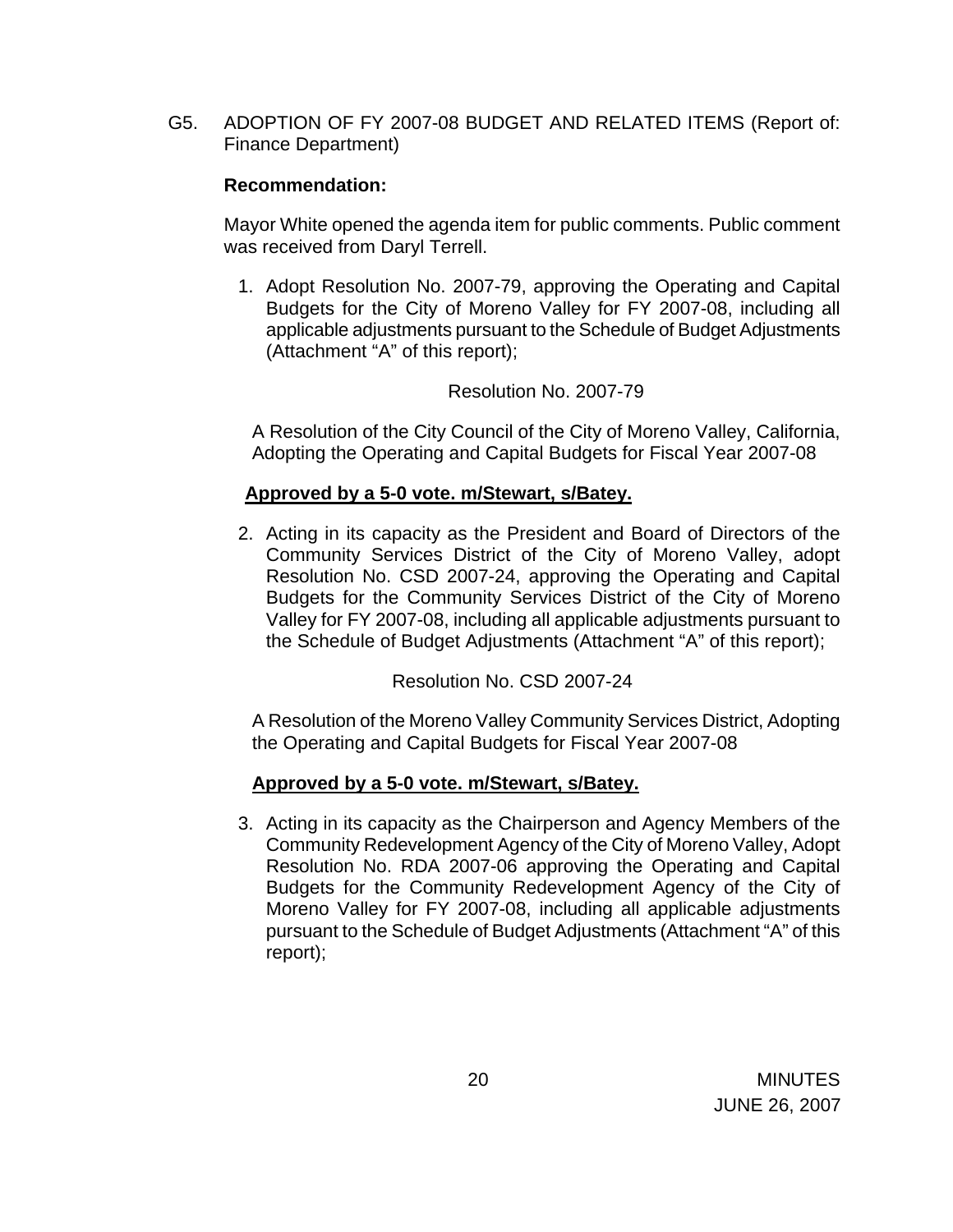## Resolution No. RDA 2007-06

 A Resolution of the Community Redevelopment Agency of the City of Moreno Valley, California, Adopting the Operating and Capital Budgets for Fiscal Year 2007-08

# **Approved by a 5-0 vote. m/Stewart, s/Batey.**

4. Acting in its capacity as the President and Board of Directors of the Community Services District, approve the repayment of up to \$40,000,000 to the City of Moreno Valley by renewal of the Promissory Note, pursuant to the terms and conditions of the outstanding Promissory Note, the borrowing of up to \$40,000,000 pursuant to the terms and conditions of the attached Promissory Note, and the execution of the original of said note by the President of the Board of Directors, and the delivery of said executed note to the Treasurer of the City;

# **Approved by a 5-0 vote. m/Stewart, s/Batey.**

5. Acting in its capacity as the Chairperson and Agency Members of the Community Redevelopment Agency of the City of Moreno Valley, approve the repayment of up to \$40,000,000 to the City of Moreno Valley by renewal of the Promissory Note, pursuant to the terms and conditions of the outstanding Promissory Note, the borrowing of up to \$40,000,000 pursuant to the terms and conditions of the attached Promissory Note, and the execution of the original of said note by the Chairperson and Agency Members, and the delivery of said executed note to the Treasurer of the City;

## **Approved by a 5-0 vote. m/Stewart, s/Batey.**

6. Approve the FY 2007-08 Staffing Plan and Position Control Roster, which reflect the personnel allocations consistent with the adoption of the FY 2007-08 Budget.

# **Approved by a 5-0 vote. m/Stewart, s/Batey.**

7. Adopt Resolution 2007-80(A) approving the revised monthly vehicle allowances for both Council and designated management positions.

Resolution No. 2007-80(A)

 A Resolution of the City Council of the City of Moreno Valley, California, Approving Revised Monthly Vehicle Allowances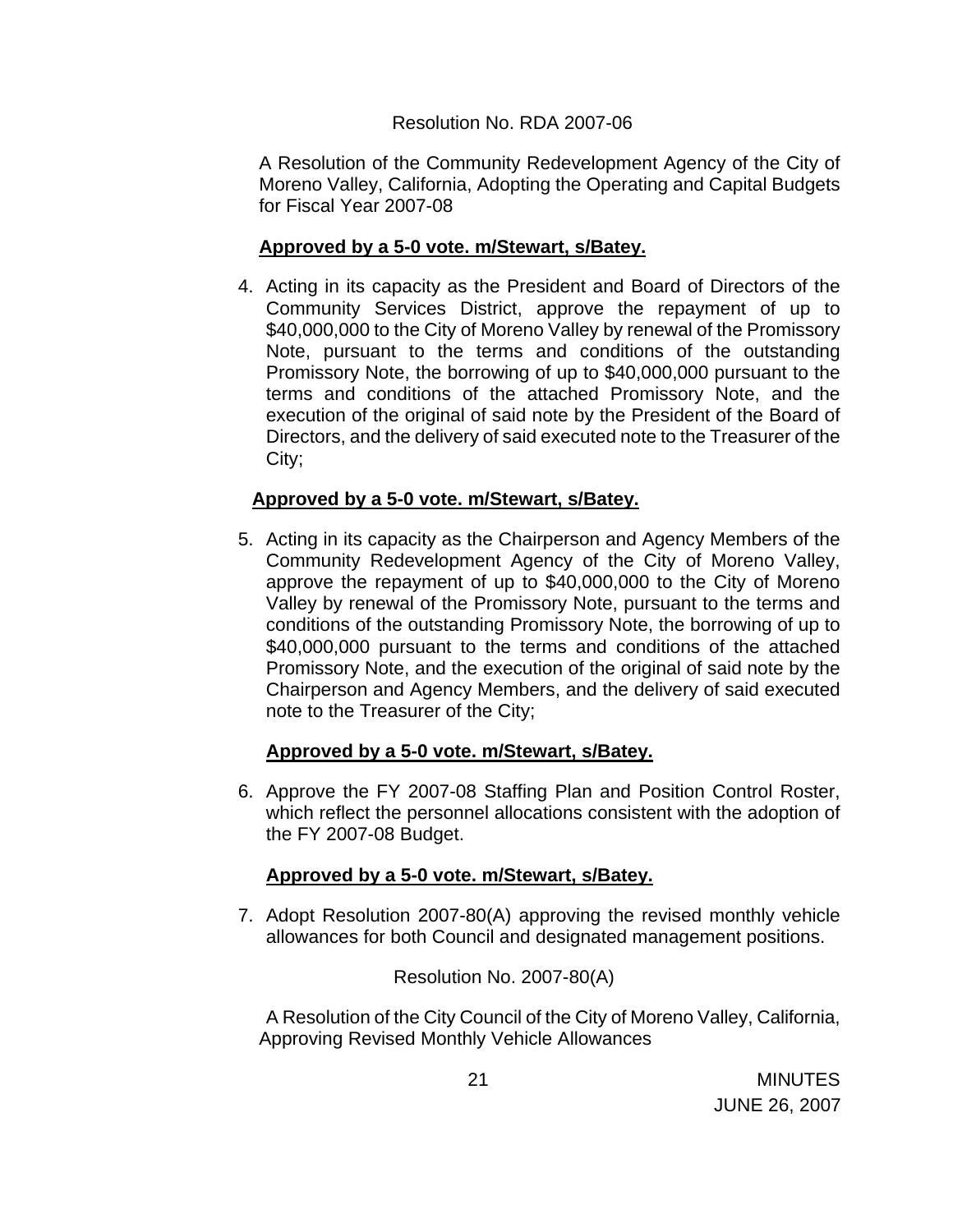# **Approved by a 5-0 vote. m/Stewart, s/Batey.**

G6. CITY MANAGER'S REPORT (Informational Oral Presentation – not for Council action)

 City Manager Gutierrez announced this is the last Council meeting that Community Development Director Linda Guillis will be attending as she is retiring. Stated Linda has represented the City well in her many years of service, her expertise and staff support will certainly be missed. Thanked Linda and wished her well on her much deserved retirement.

 Also, a delegation from our Sister City will be visiting the City the week of July  $4^{\text{th}}$ ; and.

Towngate theater complex is slated to re-open on Friday, July  $6<sup>th</sup>$  with discounted prices.

# **H. LEGISLATIVE ACTIONS**

ORDINANCES - 1ST READING AND INTRODUCTION - NONE

ORDINANCES - 2ND READING AND ADOPTION - NONE

ORDINANCES - URGENCY ORDINANCES – NONE

RESOLUTIONS – NONE

# **CLOSING COMMENTS AND/OR REPORTS OF THE CITY COUNCIL, COMMUNITY SERVICES DISTRICT, OR COMMUNITY REDEVELOPMENT AGENCY**

Mayor Pro Tem Batey

- 1) Received the petition from the residents of Farragut Avenue
- 2) Congratulated the Council and Staff on the outstanding Veterans Memorial **Ceremony**
- 3) Urged those residents living near brush to clear the area around their homes to protect from fire
- 4) Asked the Fire & Police Chiefs if there will be additional coverage with the  $4^{th}$  of July coming up – both responded there will be additional measures provided to prepare for the 4th
- 5) Hats off to Towngate Center for the upcoming re-opening of the Towngate theater
- 6) Have a safe  $4<sup>th</sup>$  of July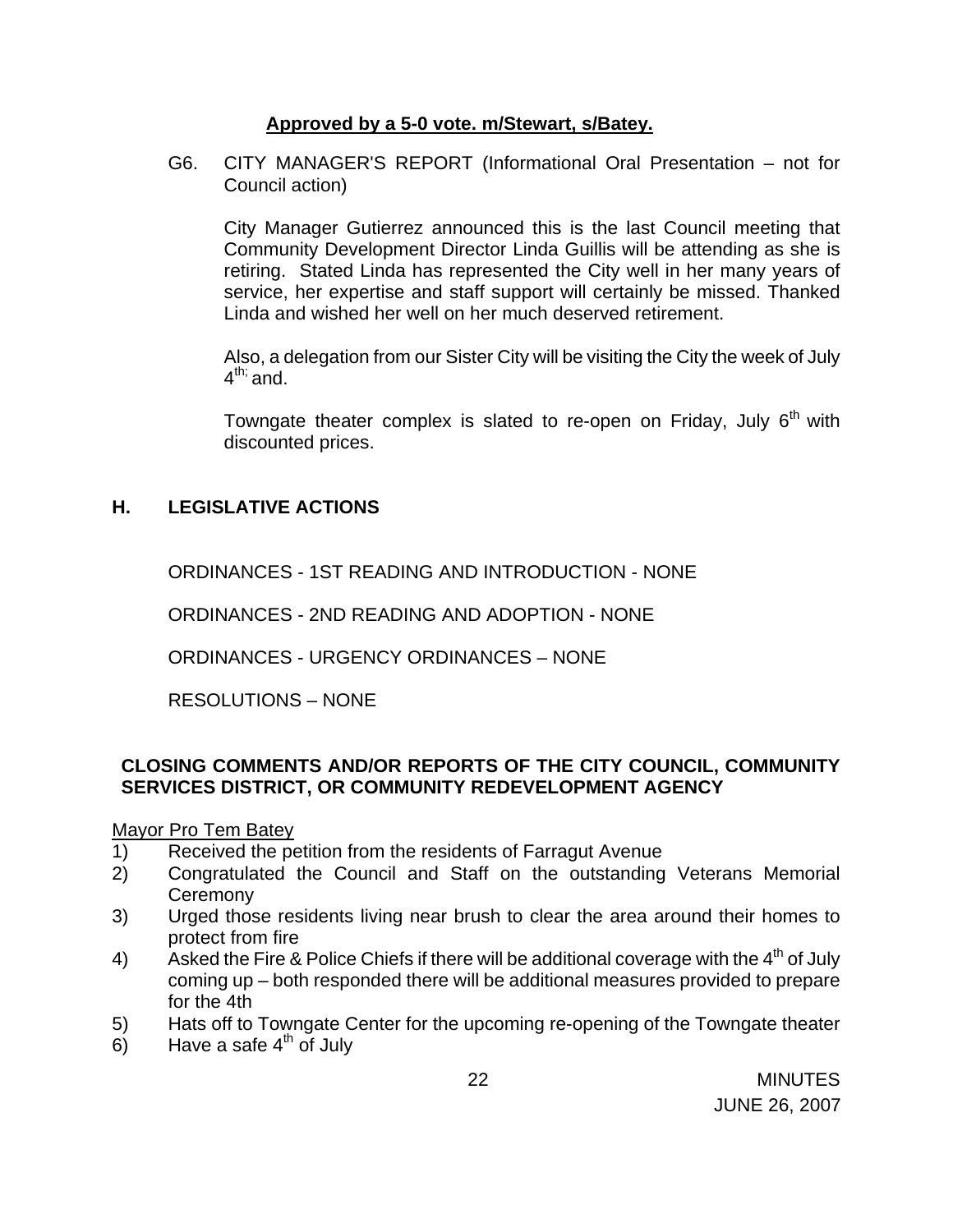7) Congratulations to Linda Guillis – has been great working with her

# Council Member Flickinger

- 1) Stated she has received many positive comments regarding the implementation of the Noise Ordinance – commended Staff and the Police Department
- 2) Kick off campaign coming up for the YMCA facility at Morrison Park it has been in process for about 15 years and it is finally ready to start construction
- 3)  $4<sup>th</sup>$  of July coming up be safe and enjoy your freedom

# Council Member West

- 1) Expressed a special goodbye to Linda Guillis a great combination of strength & gentleness – will miss her and wished her much luck in the future
- 2) Thanked Staff for the painless budget process this year
- 3) He will be a guest on a live televised meeting regarding transportation being held in Orange County on Thursday so he won't be able to attend the YMCA kick off

# Council Member Stewart

- 1) Goodbye to Linda Guillis they have been through many things together and Linda has been such a pleasure to work with – she has been present through all the ups and downs of the City and has been on the front lines through it all - we will miss her
- 2) Noticed on Old Lake & Pigeon Pass where K. Hovanian homes are going in there is a strip of land that has been purchased by the developer and the landscaping is starting to die – would like City staff to look into this
- 3) Inquired as to the status of the Police Department parking lot Public Works Director Vogt responded that Public Works is currently working on this
- 4) Noise Ordinance is great but there are still problems with boom boxes need to crack down on those
- 5) Stated his neighbor's police dog escaped through the fence due to illegal fireworks being shot off in his neighborhood – luckily the dog was located – just an example to what these illegal fireworks do to the animals
- 6) Thanked staff for the smooth budget process fantastic staff to be commended
- 7) Inquired if there are trash cans provided at all bus stops they are supposed to be provided but if a citizen notices there is no trash can at a bus stop please call City Council Office and speak with Council Member Flickinger
- 8) Thanked Public Works Department for help with paving issues

# Mayor White

- 1) Complimented the speaker who addressed the Directly Elected Mayor issue advised the residents to look closely at the issue as looks are deceiving – be sure you know what's underneath besides what is being said
- 2) Received a complaint letter pertaining to the Noise Ordinance
- 3) It seems as if the look of the City is gradually deteriorating in regards to trash being dumped around the City – we need to look into this issue